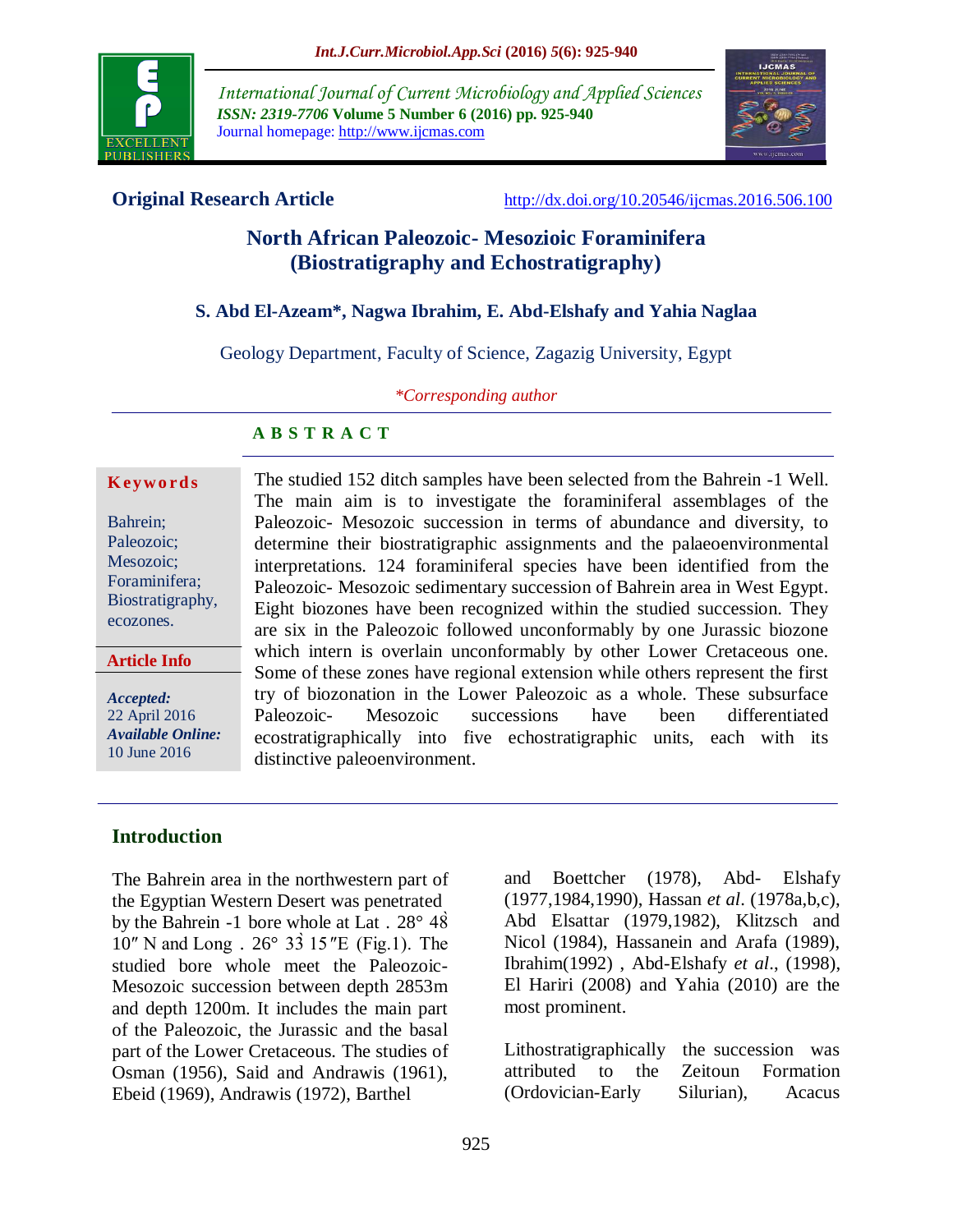Formation (Silurian), Kohla Formation (Late Silurian- Devonian), Bahrein Formation (Early Jurassic) and Betty Formation (Early Cretaceous) by Abd Elshafy et.al.(2012) in press.

# **Materials and Methods**

The present work depends on 152 ditch samples covering the total studied thickness (1653m). All rock samples were prepared for studying their foraminiferal content. The recorded foraminiferal species were biostratigraphically studied throughout the succession under consideration according to the commonly known techniques and chronostratigraphically dealt for the age assignment.

# **Results and Discussion**

# *Biostratigraphy*

Investigation of stratigraphic distribution of the identified 124 foraminiferal species (Figs.2, 3), led to the recognition of eight biozones within the studied Paleozoic-Mesozoic succession. These biozones are one in the Ordovician, 2 in the Silurian, 3 in the Devonian followed unconformably by one Jurassic biozone which inturn is overlain unconformably by other Lower Cretaceous one. The boundaries among the Paleozoic biozones are conformable relations. Stratigraphically the differentiated zones (Figs.2, 3) run as follow:

# *Amphitremoida Laevis – Granulodiscus Bahreinensis* **Assemblage Zone**

This zone begins with the base of the studied part of the well, at depth 2853 m and extends to depth 2508 m. It occupies most of the Zeitoun Formation (345m) with unknown true base and underlies conformably the Silurian *Bathysiphon exiguus – Psammosphaera angularis*

Assemblage Zone (Fig.2).

The present base of this zone is placed with the beginning of the first studied sample which bears the first appearance of *Granulodiscus bahreinensis*, *Amphitremoida orbicularis* Nestell and Tolmacheva, while its top is marked by the disappearance of its characterizing species and the first appearance of typical Silurian species.

The interval of the zone is characterized by the occurrence of the Ordovician foraminifers *Amphitremoida laevis* Nestell and Tolmacheva, *A. orbicularis* Nestell and Tolmacheva, *Hyperammina conica*  Gutschick, Weiner and Young, *Hyperammina*? *Rudis Parr* and *Psammophax* sp.

# *Bathysiphon Exiguus – Psammosphaera Angularis* **Assemblage Zone**

This zone (120m) lies between depth 2508 m and 2388 m to comprise the upper part of the Zeitoun Formation and the lower part of Acacus Formation. It is confined conformably between the underlying Ordovician *Amphitremoida laevis* – *Granulodiscus bahreinensis* Assemblage Zone and the overlying Silurian *Rhabdammina bifurcata – Raibosammina aspera* Assemblage Zone.

This Silurian biozone starts with the disappearance of the typical Ordovician species and the first appearance of the Silurian ones as *Bathysiphon exiguus* Moreman, *B.rugosus* Ireland, *Psammosphaera angularis* Ireland, *P.subsphaerica* Dunn, *Serpenulina uralica* Chernykh, *Polysaccammina* sp., *Scyphocodon verrucosus* Kristan and Tollmann, *Raibosammina* sp. Browne and Schott, *Hyperammina harrisi* Ireland (Fig.2).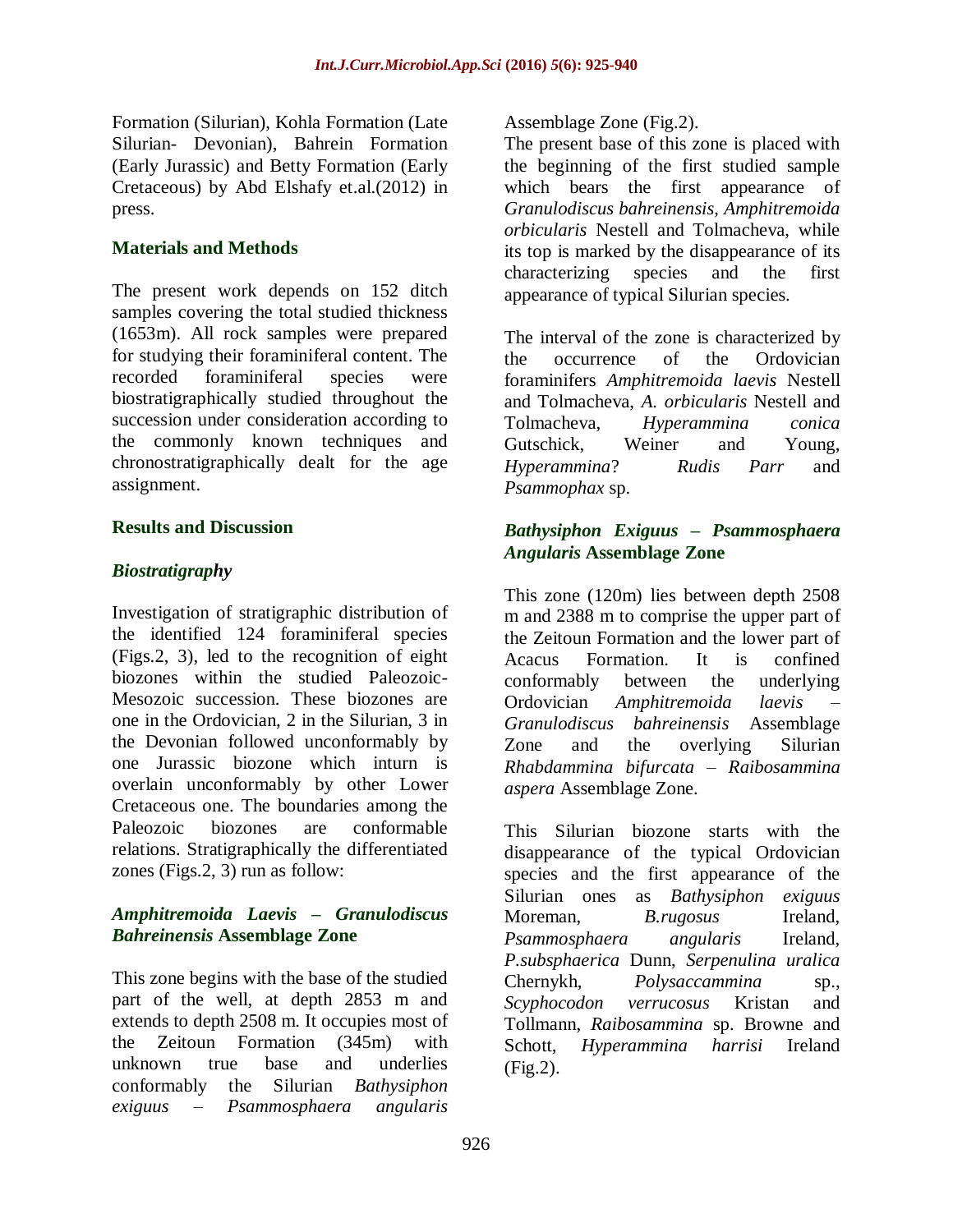# *Rhabdammina Bifurcata – Raibosammina Aspera* **Assemblage Zone**

This zone is represented by the main part of Acacus Formation and the lower part of Kohla Formation where it ranges from depth 2383 m to 2094 m, to sum 294 m thickness.

The zone under consideration is conformably overlying *Bathysiphon exiguus*  – *Psammosphaera angularis* Assemblage Zone and underlying the Devonian *Psammosphaera devonica – Sorosphaera multicella* Assemblage zone. It begins with the first appearance of *Granulodiscus constrictus*. *Sorostomosphaera waldronensis* McClellan, *Raibosammina mica* Moreman, *Rhabdammina bifurcata* Brown and Schott, *Thurammina arcuata* Moreman. The zone ends with the disappearance of the Silurian type species. The other Silurian forams. *Raibosammina aspera* Moreman, *Thurammina sphaerica* Ireland, *Webbinelloides globulosa* McClellan, *Psammosphaera gracilis* Ireland, *Pseudohyperammina* sp., *Lagenammina cf. wallingfordensis* (Conkin), *Colonammina verruca* Moreman, *Hyperbathoides schwalmi* Ireland are the characteristic species (Fig.2).

# *Psammosphaera Devonica – Sorosphaera Multicella* **Assemblage Zone**

It lies within the Kohla Formation between depth from 2094 m to 1947 m, where it conformably overlies the topmost Silurian zone and underlies conformably the Devonian *Oxinoxis ligula – Saccammina granulata* Assemblage Zone.

The zone in question begins with the first appearance of the Devonian species *Psammosphaera devonica* Stewart and Lampe, *Sorosphaera multicella* Dunn, *Kechentiske* cf *expansus* (Plummer),

# *Tolypammina bulbosa* (Gutschick and

Treckman),while its top is marked by the disappearance of most of its nominate species. These species, as well as *Sorosphaera. osgoodensis* Stewart and Lampe, *Ammobaculites stenomeca* Cushman and Water, *Psammosphaera pussila* Parr, *P. gigantea* Dunn, *Hyperammina cf castri* Conkin, and *H. rockfordensis* Gutschick and Treckman, *Thurammina subpapillata* Ireland, *Th. sphaerica* Ireland assert Devonian age for this biozone (Fig.2).

## *Oxinoxis Ligula – Saccammina Granulata*  **Assemblage Zone**

This Devonian biozone is recognized in the upper part of Kohla Formation between depths 1947 - 1767 m. It conformably overlies *Psammosphaera devonica – Sorosphaera multicella* Assemblage Zone and underlies *Sorosphaera bicella – Psammosphaera cava* Assemblage Zone. Its lower limit is marked by the first appearance of *Saccammina granulata n.sp*, *Psammophax globulata, Oxinoxis ligula* (Gutschick, Weiner and Young). While its top is marked by the disappearance of the nominate species.

*Saccammina ingloria* Bykova, *Thurammina sphaerica* Ireland, *Th. Subpapillata* Ireland, *Hyperammina constricta* Gutschick and Treckman, *Lagenammina bulbosa* Dunn, *Psammosphaera gigantea* Dunn, *Webbinelloides similis* Stewart and Lampe in addition to the nominate species are the characteristic species of this zone (Fig.2).

# *Sorosphaera Bicella – Psammosphaera cava* **Assemblage Zone**

This zone marks the end of the Devonian in the studied well; it represents the upper 420 m of Kohla Formation, lying between depths 1767 m and 1347 m. It follows conformably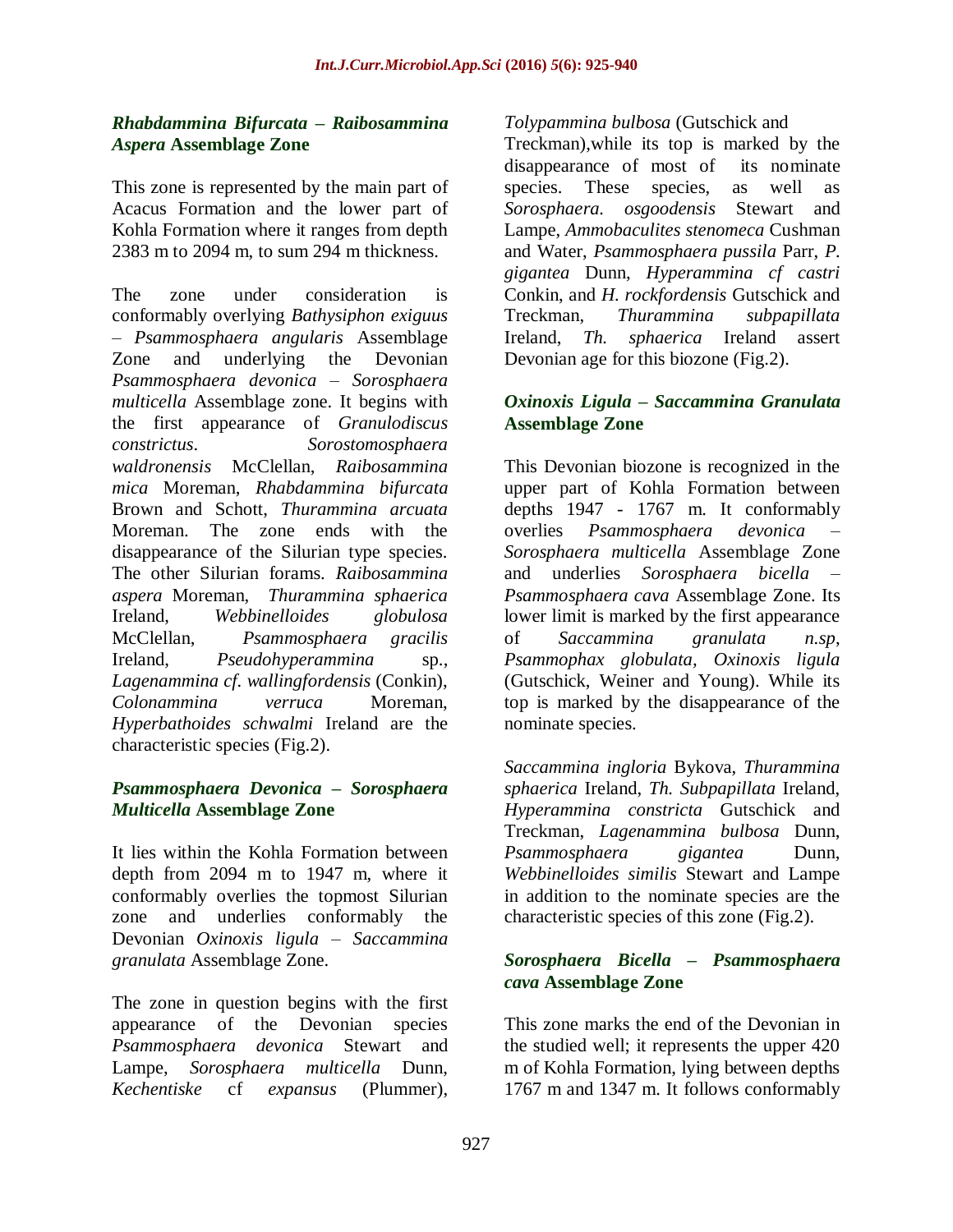*Oxinoxis ligula – Saccammina granulata*  Assemblage Zone and underlies unconformably the Jurassic *Problematina liassica – Trochammina kingakensis* Assemblage Zone

The first appearances of Saccammina globulata, Nephrosphaera minuta, define the base of this zone, while its top is marked by the disappearance of *Sorosphaera bicella* Dunn, *Nephrosphaera minuta*, *Reophax biloculus*, *Psammosphaera cava* Moreman and *Sorosphaera tricella* Moreman.

The Devonian species *Sorosphaera confusa* Brady, *S. papilla* Gutschick and Treckman, *S. subconfusa* Dunn, *Psammosphaera cava* Moreman, *P. rugosa* Eisenack, *P. aspeara* Summerson, *P. rotunda* Stewart and Lampe, *P. gigantea* Dunn, *Th. Papillata var monticulifera* Ireland, *Th. diforamens* Ireland, *Th. quadrata* Dunn, *Th. subpapillata* Ireland, *Saccammina glensteri* Crespin, *S. Stilla* (Moreman), *Trochammina*  sp*.* Cushman and Waters, *Nephrosphaera fissurata* Kristan – Tollmann, *Bathysiphon parallelus* Dunn, *B. rugosus* Ireland, *Webbinelloides similis* Stewart and Lampe, *Tolypammina diforamens* Ireland, *T. Jacobschapelensis* Conkin, *Hyperbathoides schwalmi* Ireland are the main components of this zone (Fig.3).

# **Problematina Liassica – Trochammina Kingakensis Assemblage Zone**

This zone is present through the Bahrein Formation ranging in depth from 1347 m to 1230 m, where it unconformably overlies the preceding Devonian Zone and underlies unconformably the Lower Cretaceous *Nezzazata spp.* Assemblage Zone.

The beginning of this zone is defined with the first appearance of the typical Jurassic species *Problematina liassica* (Jones), *Trochammina kingakensis* (Tappan), *T.* 

*lathetica* Loeblich and Tappan, *T. constricta* Haeusler, *Thuramminoides lapilliforms* Nagy and Basov, *Ammobaculites.* cf. *A. superajurassicus* (Schwager), and its top is marked by the disappearance of the Jurassic species and starting of definite Lower Cretaceous species.

These formentioned Jurassic foraminiferal species as well as , *Trochammina cf. depressula* Said and Barakat, , *T. Sablei* Tappan, *T. squamata* Jones and Parker, *Saccammina polygona* , *Evolutinella barrawensis* Tappan, *Ammobaculites sp., A. superajurassicus* (Schwager), *Haplophragmoides globosum*. Seibold and Seibold are the members of this zone, so it is assigned to the Jurassic (Fig.3).

# **Nezzazata Spp. Assemblage Zone**

This is the uppermost biozone in the studied well, it is found in the recorded part of Betty Formation, through 30m thickness from depths 1230 m to 1200m. It unconformably overlies the preceding *Problematina liassica – Trochammina kingakensis* Assemblage Zone and its top is undefined due to the non availability of rock sample younger than depth 1200m (fig.3) at the end of the studied succession.

The sudden and complete disappearance of the Jurassic species define the beginning of this zone as well as the first appearance of Early Cretaceous typical species as *Nezzazata spp*, *Leganammina alexanderi* (Loeblich and Tappan), *Rhizammina indivisa* Brady, *Trochamminoides coronus* Loeblich and Tappan, *Recurvoides* sp. Saint Marc and N'Da, *Evolutinella Cushmani* (Loeblich and Tappan), *Daxia* sp. and others.

The Early Cretaceous *Nezzazata isabella* Arnaud and Sliter, *N. sp.c* Arnaud and Silva, *N. lobulata* n*.*sp., *Evolutinella subevoluta*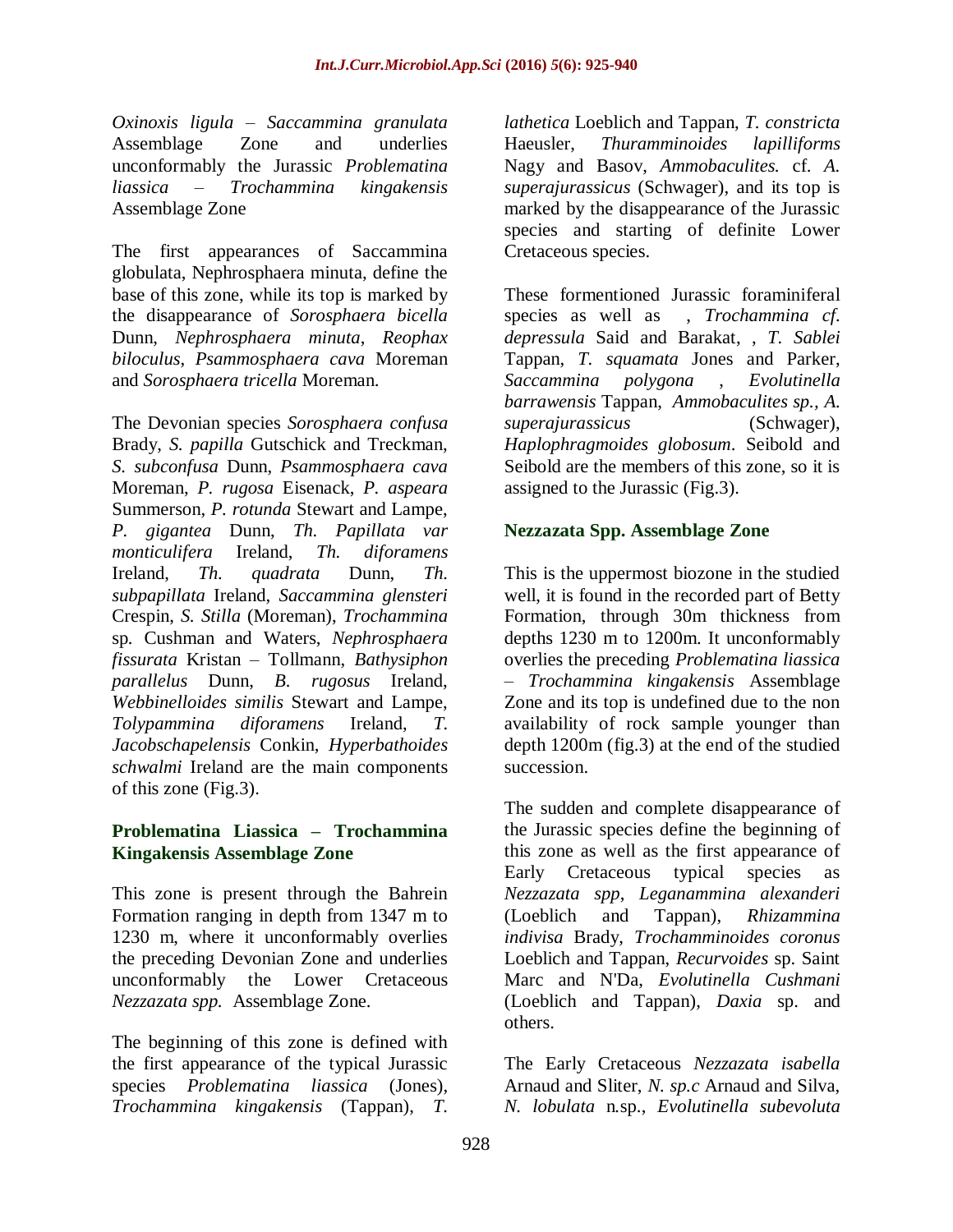Nikitina and Myatlyuk, *E. vocantianus* (Moullade), *E. cushmani* Loeblich and Tappan, *Recurvoides obskiensis* Romanova, *Ammobaculites tyrelli* Nauss, *A. indicus* Bhalla, *Simobacuites raghavapuramensis* (Bhalla), *Asanospira teshiansis* (Asano), *Trochamminoides coronus* Loeblich and Tappan, *Trochammina cf. globigerniformis* (Parker and Jones) are the main components of this zone (Fig.3).

### **Paleoenvironment**

Depending on the main lithologic characteristics, general sequenciallity of strata, ecologic habit of the recorded foraminiferal species and their associations, five ecozones have been differentiated. They run statigraphically as following.

# **Ecozone- I**

**Interval**: from depth: 2853 to 2508.

**Age:** Ordovician.

# **Lithology**

It occupies the main part of Zeitoun Formation (Fig. 2). This interval consists of colorless to light pink, moderately compact, micaceous, ferruginous and kaolinitic sands and colorless to light pink, tan, fine to coarse grained, subangular to subrounded, ferruginated sandstones with few red to brown, soft, sticky, sandy shale interbeds. These lithologic characteristics reflect deposition under shallow marine or beach environment according to Folk (1980) and Tuker (1981).

#### **Foraminiferal Content**

This ecozone conforms in its limits with the foraminiferal *Amphitremoida laevis – Granulodiscus bahrainensis* Assemblage Zone (Yahia, 2010). It contains several agglutinated foraminifers of the genera *Amphitremoida, Hyperammina,* 

*Psammophax, Granulodiscus, Bathysiphon* and *Psammosphaera.* These small agglutinated foraminifera characterize the shallow marine environment of high energy (Boltovskoy and Wright, 1976; Said and Barakat, 1958; Abd- El-Azeam, 1985; Abd Elshafy, 1990 and Abd Elshafy *et al*., 2000) considered the *Hyperammina* and the *Psammosphaera* as shallow marine indicators.

### **Probable palaeoenvironment**

The lithologies as well as the moderate diversity of the agglutinated foraminiferal content suggest shallow marine near shore restricted basin for the sedimentary interval of the present ecozone**.**

# *Ecozone - II*

**Interval:** From depth 2508 to 2210 m.

**Age**: Silurian

# **Lithology**

This ecozone is recognized through the strata occupying the upper part of the Zeitoun Formation, the Acacus Formation and the lower part of Kohla Formation (Fig. 2)**.** It is composed mainly of grey to light grey compact, fissile, micaceous, shales, containing carbonaceous matter and highly calcareous siltstone interbeds at the lower part grading into white to pale grey, compact to highly compact, argillaceous, *glauconitic, calcareous, micaceous siltstone, sandy upward. It contains basaltic* igneous intrusion in its middle part. The shale component suggests low energy environment where the fine grained sediments most probably were settled from suspension, while the silt beds and interbeds reflect intervals of terrigeneous outlet (Selley, 1978; Abd-Elshafy *et al*., 1990 and Abd-Elshafy *et al*., 2000).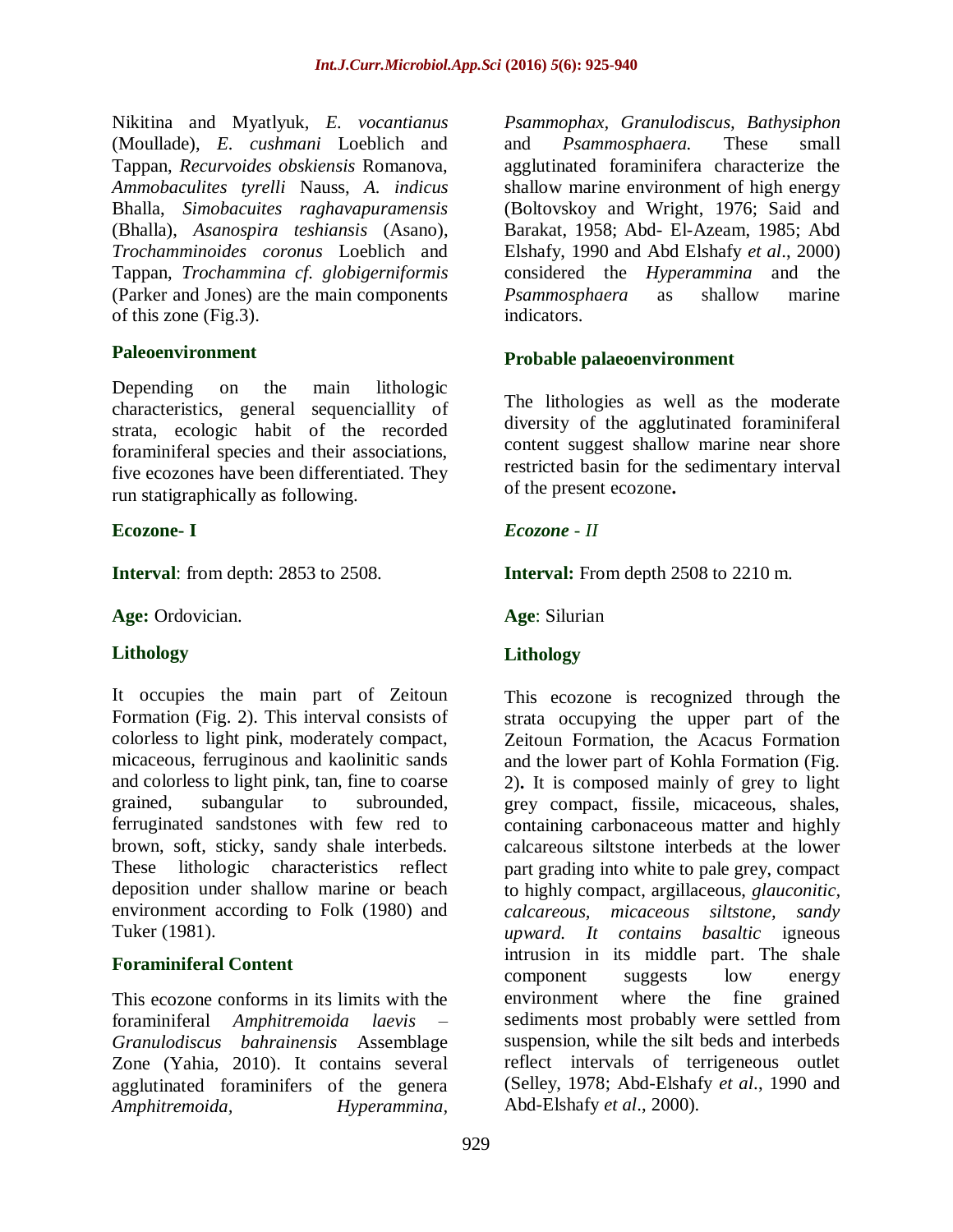# **Foraminiferal Content**

The present ecozone includes the foraminiferal individuals with simple, small, unornamented agglutinated walls of the genera *Bathysiphon, Psammosphaera, Polysaccammina*, *Scyphocodon, Hyperammina Rhabdammina*, *Raibosammina, Thurammina Sorostomosphaera Psammophax, Nephrosphaera*, *Webbinelloides, Pseudohyperammina*, *Lagenammina*, *and Colonammina and Hyperbathoides* which predominate mostly in the shallow shelf area (Haq and Boersma ,1978 and Abd-Elshafy, 1990)

# **Probable Paleoenvironment**

The litho and the biofacies of this ecozone indicate the prevalence of a quite marine shallow shelf area during the deposition of its sediments.

*Ecozone - III*

**Interval**: from depth 2210 to 1347 m.

**Age:** Devonian (Fig. 3).

# **Lithology**

This ecozone comprises the Kohla Formation. Its interval is formed mainly from white and brown, moderately compact, highly ferruginous, calcareous in parts, dolomitic in other parts, micaceous, and kaolinitic sandstones with friable, fine to very coarse, rounded to subrounded, moderately sorted and calcareous sands, with much carbonaceous matter interbedded with thin bands of green to grey hematitic, gypseous and moderately compact shale, in the middle and the upper parts. The upper shale bands bear some very thin coal bands. These lithologies reflect deposition under shallow marine or beach environment with interruption of fluviatile intervals (Folk, 1980; Tuker, 1981).

### **Foraminiferal Content**

The interval of this zone includes the intervals of the foraminiferal *Psammosphaera devonica – Sorosphaera multicella* Assemblage zone, *Oxinoxis ligula – Saccammina granulata Assemblage zone, Sorosphaera bicella – Psammosphaera cava* Assemblage Zone of (Yahia, 2010). It is rich with the benthic agglutinated Devonian foraminiferal species as *Psammosphaera*, *Kechentiske*, *Ammobaculites, Tolypammina*, *Hyperammina, Thurammina, Oxinoxis Saccammina, Psammophax, Lagenammina, Webbinelloides, Sorosphaera, Saccammina, Nephrosphaera, Bathysiphon*, *Psammophax, Hyperbathoides*, *Schyphocodont* and *Reophax.* Such associations suggest deeper marine environment (middle to outer shelf area) according to Haq and Boersma (1978), Abd-Elshafy *et al* (1990) and Abd-Elshafy *et al* (2000).

## **Probable Environment**

The lithological characters and the high diversity of the agglutinated foraminifera suggest the deposition on an unstable shallow to middle shelf area. On the other hand the presence of coal bands in the upper shaley and sandy parts reflects the proximity of the shore line under an arid climate.

# *Ecozone - IV*

**Interval**: from depth 1347 to 1230 m.

**Age:** Early Jurassic

# **Lithology**

The sedimentary succession of this ecozone represents the Jurassic sequence (Bahrein Formation) in the studied well (Fig. 3). It is composed of colorless and red sandstones with thin bands of shales. The sandstones are moderately compact, silty and sandy,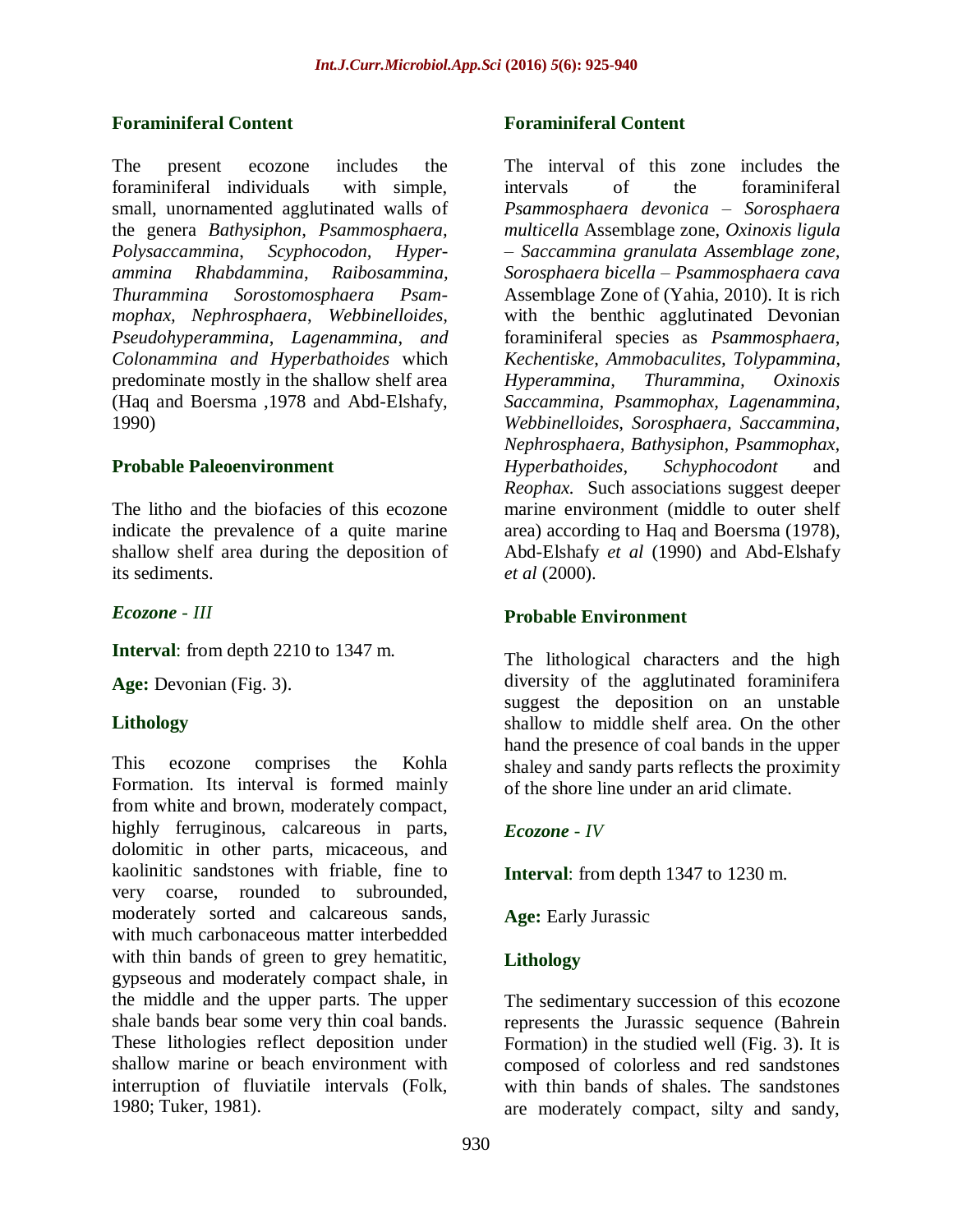with fine to coarse, angular quartz grains, calcareous and ferruginated. The shales are light grey to grey, moderately compact, sticky, thinly bedded, calcareous, sandy and silty, graded to siltstone upwards. These facies reflect deposition within a lagoon environment in unstable basin.

#### **Foraminiferal Content**

Strata of this interval are devoid from any calcareous forms and characterized by low diversity, common to rare occurrence of small size arenaceous species, as the individuals of *Trochammina* and rare members of *Ammobaculites*, *Natiloculina*, *Ammodiscus*, *Problematina*, *Thuramminoides* and *Saccammina*. These forms are commonly found in sediments mostly were attributed to near- shore, shallow water environments having low salinity and low PH values, such as certain mashes of lagoons (Bandy, 1960). Rarity of calcareous forms also suggests a shallow, brackish water environment such as lagoon (Bandy, 1963; Abd-Elshafy, 1990; Abd-Elshafy and Ibrahim, 1987; Abd-Elshafy *et* 

*al*. 1990, 1998 a, b, 2009 and Ibrahim, 1992).

Probable environment: Shelf lagoon environment in unstable basin, becoming shallower upwards.

#### *Ecozone - V*

**Interval**: From depth 1230 to 1200 m.

**Age:** Early Cretaceous

#### **Lithology**

The present ecozone represents the available studied part of the Lower Cretaceous sediments (30m thick) in Betty Formation (Fig.3). It is represented by light grey to greenish grey, moderately compact, sticky and silty shale with very fine to coarse grained and colorless sandstone. These lithologies reflect deposition in a shallow marine environment, interrupted by calm intervals of low energy represented by shales (Boggs, 1987).

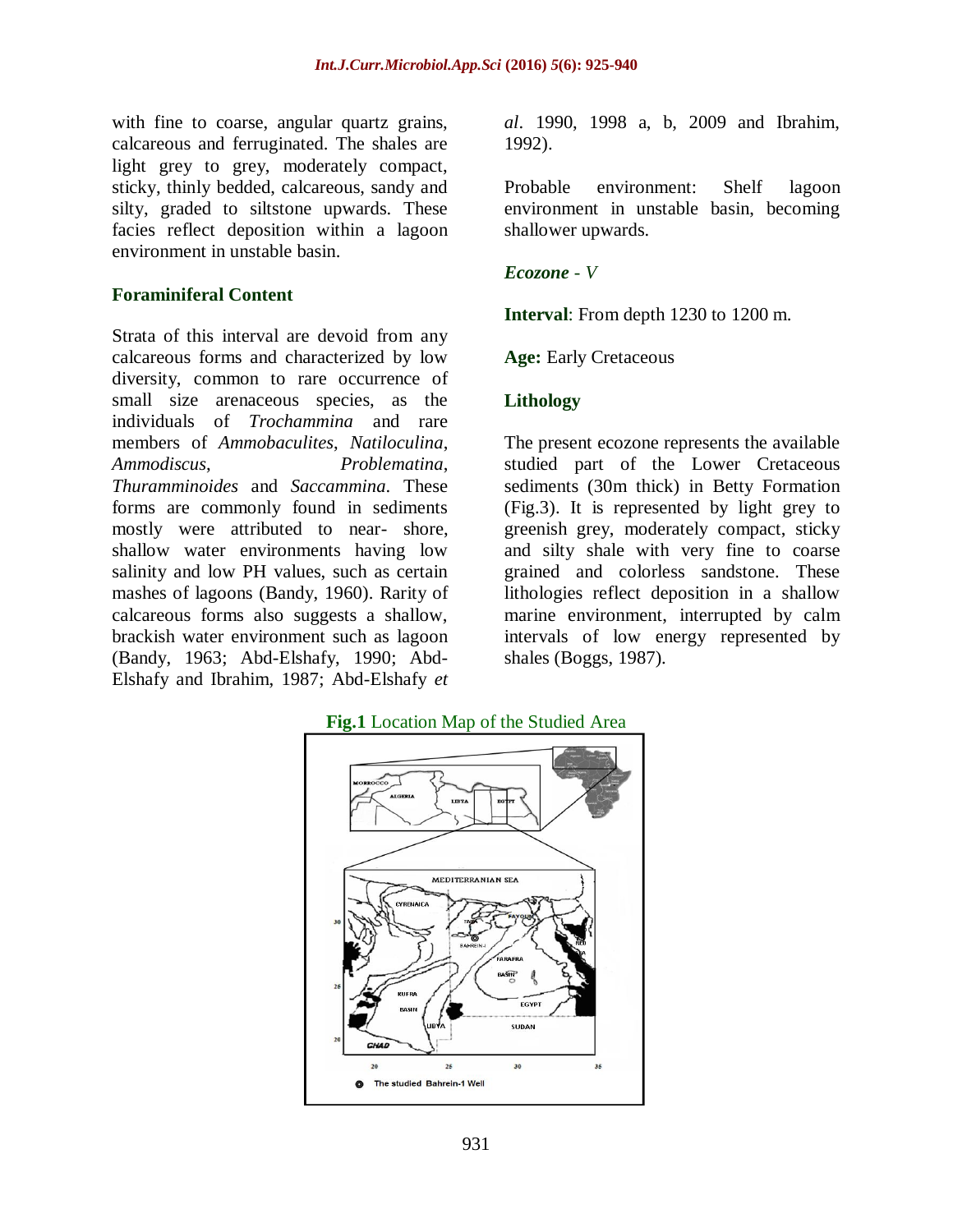|                                                                                                                  | RATHER                                                                           | CHRONOSTRATIGRAPHIC                                                          |                                                                                  |                                                                                                 |                                                                                                                    |                                                       |                                                            |
|------------------------------------------------------------------------------------------------------------------|----------------------------------------------------------------------------------|------------------------------------------------------------------------------|----------------------------------------------------------------------------------|-------------------------------------------------------------------------------------------------|--------------------------------------------------------------------------------------------------------------------|-------------------------------------------------------|------------------------------------------------------------|
| <b>ORDOVICIAN</b>                                                                                                | PALEOZOIC<br><b>SIURIAN</b>                                                      |                                                                              | DVONIAN                                                                          |                                                                                                 | <b>SYSTEM</b>                                                                                                      | <b>UNITS</b>                                          |                                                            |
| ZEITOUN                                                                                                          | <b>ACACUS</b>                                                                    |                                                                              | KOHLA                                                                            |                                                                                                 |                                                                                                                    | <b>FORMATIONS</b>                                     |                                                            |
| oosz<br>õ<br>jest                                                                                                | 00SZ<br>ě                                                                        | ă<br>paz                                                                     | 80 LZ                                                                            | pooz                                                                                            | g<br>흞                                                                                                             |                                                       | <b>DEPTH(IN METERS)</b>                                    |
| ă.                                                                                                               | ₹                                                                                |                                                                              | R                                                                                |                                                                                                 |                                                                                                                    |                                                       | LITHOLOGY                                                  |
|                                                                                                                  |                                                                                  |                                                                              | 胐                                                                                |                                                                                                 | 肼<br>邮<br>Ŧ.                                                                                                       |                                                       |                                                            |
| Þ<br>ġ<br>Ė<br>렱<br>ã<br>á                                                                                       | 함<br>긟<br>ã                                                                      | â<br>ផ្ល<br>ġ                                                                | ŵ,<br>g                                                                          | Ġ,<br>g<br>a                                                                                    | à.<br>ä<br>g                                                                                                       |                                                       | SAMPLE NO.                                                 |
|                                                                                                                  | $\epsilon$                                                                       | $\sim$<br>$\sim$<br>$\sim$ $\sim$ $\sim$                                     |                                                                                  | $\tilde{\phantom{a}}$<br>$\blacksquare$<br>$\overline{\phantom{a}}$<br>$\overline{\phantom{a}}$ | $\ddot{\phantom{0}}$<br>$\ddot{\phantom{0}}$<br>$\ddot{\phantom{0}}$                                               | Sorosphaera bicella<br>Reophax biloculus n.sp.        |                                                            |
|                                                                                                                  |                                                                                  |                                                                              | 0 <sub>k</sub><br>۰.                                                             | $\sim$ $\times$<br>$\blacksquare$                                                               | $\overline{80}$<br>$\sim 0$ <sup>*</sup>                                                                           | Psammosphaera cava<br>×                               |                                                            |
| $\circ$<br>×                                                                                                     |                                                                                  |                                                                              |                                                                                  |                                                                                                 | $\overline{\phantom{0}}$                                                                                           | Sorosphaera tricella                                  |                                                            |
|                                                                                                                  |                                                                                  |                                                                              |                                                                                  | $\boldsymbol{\mathsf{s}}$<br>$\,$ $\,$<br>$\overline{\phantom{0}}$                              | <br>₹<br>w x                                                                                                       | Psammosohaera qiqantea<br>×                           |                                                            |
| <b>La Very</b><br>Shale<br><b>Siliztone</b><br>Sands<br>Sandstone<br><b>35 Rare</b>                              | $\overline{\phantom{0}}$<br>$\ddot{\phantom{0}}$                                 | $\overline{\phantom{a}}$<br>$\overline{\phantom{a}}$<br>$\sim$               | $\cdots$<br>$\sim$                                                               | $\blacksquare$<br>$\sim$<br>$\mathbf{r}$                                                        | $\ddotsc$<br>$\overline{\phantom{0}}$<br>SINCE RIGHT<br>lo<br>$\overline{\phantom{0}}$<br>$\overline{\phantom{a}}$ | Thurammina sphaerica                                  | Nephrosphaera quadrata n.sp.                               |
| 6-10 Common<br>Ē                                                                                                 |                                                                                  | $\overline{\phantom{a}}$<br>$\overline{\phantom{a}}$<br>$\ddot{\phantom{1}}$ | $x - x$                                                                          | $\overline{\phantom{0}}$<br>$\blacksquare$<br>$\sim$ $\times$                                   | $\sqrt{9}$<br>$\overline{\phantom{a}}$                                                                             | Thurammina subpapillata                               |                                                            |
| 5 S<br>l<br>閵                                                                                                    |                                                                                  |                                                                              |                                                                                  | $\ddot{\phantom{1}}$<br>$\overline{\phantom{a}}$                                                | $\ddot{\phantom{0}}$<br>$\ddot{\phantom{0}}$                                                                       |                                                       | Scyphocodont hemisphericus n.sp.                           |
| p<br>o<br>$\bullet$                                                                                              | $\overline{\phantom{0}}$<br>$\overline{\phantom{a}}$<br>$\overline{\phantom{0}}$ | √× o<br>$\overline{\phantom{a}}$<br>$\hat{\phantom{a}}$                      | $\cdots$<br>$\,$ $\,$<br>$\pmb{\ast}$                                            | $\overline{\phantom{a}}$                                                                        | $\ddot{\phantom{0}}$<br>$\overline{\phantom{a}}$<br>$\overline{\phantom{a}}$<br>$\overline{\phantom{a}}$           | <b>Hvperbathoides schwalmi</b>                        |                                                            |
|                                                                                                                  |                                                                                  |                                                                              | $\overline{\phantom{a}}$<br>$\overline{\phantom{a}}$<br>$\overline{\phantom{0}}$ | x x<br>$\overline{\phantom{0}}$                                                                 |                                                                                                                    | Sorosphaera osgoodensis                               |                                                            |
| Glauconitic<br>Micaceous<br>> 35 Flooding<br>21.35 Abundant<br>11.20 Frequent<br>Igneous introsion<br>Calcareous |                                                                                  |                                                                              |                                                                                  |                                                                                                 | $\overline{\phantom{0}}$<br>$\overline{\phantom{a}}$                                                               | Sorosphaera confusa<br>Webbinelloides similis         |                                                            |
|                                                                                                                  |                                                                                  |                                                                              |                                                                                  |                                                                                                 |                                                                                                                    | Psammosphaera aspera                                  |                                                            |
|                                                                                                                  |                                                                                  |                                                                              |                                                                                  |                                                                                                 | ┳<br>۰<br>$\mathbf{x}$                                                                                             | Thurammina papillata                                  |                                                            |
| Carboniceous                                                                                                     |                                                                                  |                                                                              |                                                                                  | $\overline{\phantom{0}}$                                                                        | $\overline{\phantom{a}}$                                                                                           | Bathysiphon parallelus                                |                                                            |
| ertical<br>g<br>100H                                                                                             | $\overline{\phantom{0}}$                                                         |                                                                              | ₹                                                                                | ₹                                                                                               |                                                                                                                    | <b>Bathysiphon rugosus</b><br>Nephrosphaera fissurata |                                                            |
|                                                                                                                  |                                                                                  |                                                                              |                                                                                  |                                                                                                 | $\overline{ }$                                                                                                     | Saccammina glenisteri                                 |                                                            |
| <b>URBAN</b>                                                                                                     |                                                                                  | $\hat{\phantom{a}}$<br>$\overline{\phantom{a}}$                              |                                                                                  |                                                                                                 | ×                                                                                                                  | Psammophaera rugosa                                   |                                                            |
|                                                                                                                  |                                                                                  |                                                                              |                                                                                  |                                                                                                 | $\cdots$                                                                                                           | Thurammina ovata n.sp.                                |                                                            |
|                                                                                                                  |                                                                                  |                                                                              |                                                                                  |                                                                                                 |                                                                                                                    | Trochammina sp.                                       |                                                            |
|                                                                                                                  |                                                                                  |                                                                              |                                                                                  |                                                                                                 | $\cdots$<br>$\overline{\phantom{a}}$<br>$\pmb{\times}$<br>$\ddot{\phantom{1}}$<br>$x - x - x$                      | Oxinoxis ligula                                       | Saccammina granulata n.sp.                                 |
|                                                                                                                  |                                                                                  |                                                                              |                                                                                  |                                                                                                 |                                                                                                                    |                                                       | Psammophax globulatus n.sp.                                |
|                                                                                                                  |                                                                                  |                                                                              |                                                                                  | $\overline{\phantom{a}}$<br>$\ddot{\phantom{0}}$                                                |                                                                                                                    | Saccammina cl'ingioria                                |                                                            |
|                                                                                                                  |                                                                                  |                                                                              |                                                                                  | $\overline{\phantom{0}}$<br>$\pmb{\times}$<br>$\overline{\phantom{a}}$                          |                                                                                                                    | Lagenammina bulbosa                                   |                                                            |
|                                                                                                                  |                                                                                  |                                                                              |                                                                                  | $\overline{\phantom{0}}$                                                                        |                                                                                                                    | Sorosphaera multicella                                | Hyperammina rockfordensis                                  |
|                                                                                                                  |                                                                                  |                                                                              |                                                                                  | ×                                                                                               |                                                                                                                    | Psammophaera devonica                                 |                                                            |
|                                                                                                                  |                                                                                  |                                                                              |                                                                                  | ₹                                                                                               |                                                                                                                    | Hyperammina cf. casteri                               |                                                            |
|                                                                                                                  |                                                                                  |                                                                              |                                                                                  | $\overline{\phantom{a}}$                                                                        |                                                                                                                    | Psammophaera pusilla<br>Tolypammina bulbosa           |                                                            |
|                                                                                                                  |                                                                                  |                                                                              |                                                                                  |                                                                                                 |                                                                                                                    | Ammobaculites stenomeca                               |                                                            |
|                                                                                                                  |                                                                                  |                                                                              |                                                                                  |                                                                                                 |                                                                                                                    | Kechenotiske cf. expansus                             |                                                            |
|                                                                                                                  |                                                                                  |                                                                              |                                                                                  |                                                                                                 |                                                                                                                    | Hyperammina constricta                                |                                                            |
|                                                                                                                  |                                                                                  |                                                                              | $\overline{\phantom{0}}$<br>₹<br>≂                                               |                                                                                                 |                                                                                                                    | Pseudohyperammina sp.<br>Colonammina verruca          |                                                            |
|                                                                                                                  |                                                                                  |                                                                              | $\overline{\phantom{a}}$                                                         |                                                                                                 |                                                                                                                    | Thurammina arcuata                                    |                                                            |
|                                                                                                                  |                                                                                  |                                                                              | $\star$<br>$\,$ $\,$<br>$\boldsymbol{\mathsf{x}}$                                |                                                                                                 |                                                                                                                    | Rhabdammina bifurcata                                 |                                                            |
|                                                                                                                  |                                                                                  |                                                                              |                                                                                  |                                                                                                 |                                                                                                                    | Raibosammina mica                                     |                                                            |
|                                                                                                                  |                                                                                  | ×                                                                            | $\blacksquare$<br>×                                                              |                                                                                                 |                                                                                                                    | Raibosammina aspera                                   | Lagenammina cf. wallingfordensis                           |
|                                                                                                                  |                                                                                  |                                                                              | c                                                                                |                                                                                                 |                                                                                                                    | Psammophaera gracilis                                 |                                                            |
|                                                                                                                  |                                                                                  | ₹<br>$\overline{\phantom{a}}$                                                |                                                                                  |                                                                                                 |                                                                                                                    | Webbinelloidea globulosa                              |                                                            |
|                                                                                                                  |                                                                                  |                                                                              |                                                                                  |                                                                                                 |                                                                                                                    |                                                       | Nephrosphaera zigzaga n.sp.<br>Psammophax compressus n.sp. |
|                                                                                                                  |                                                                                  |                                                                              |                                                                                  |                                                                                                 |                                                                                                                    |                                                       | Sorostomasphaera waldronensis                              |
|                                                                                                                  |                                                                                  |                                                                              |                                                                                  |                                                                                                 |                                                                                                                    |                                                       | Granulodiscus constrictus n.sp.                            |
|                                                                                                                  | $\overline{\phantom{a}}$                                                         |                                                                              |                                                                                  |                                                                                                 |                                                                                                                    | Hyperammina harrisi<br>Raibosammina sp.               |                                                            |
|                                                                                                                  |                                                                                  |                                                                              |                                                                                  |                                                                                                 |                                                                                                                    | <b>Scyphocodon verrucosus</b>                         |                                                            |
|                                                                                                                  | $\ddot{\phantom{1}}$                                                             |                                                                              |                                                                                  |                                                                                                 |                                                                                                                    | Psammophaera angularis                                |                                                            |
|                                                                                                                  | ↸<br>₹                                                                           |                                                                              |                                                                                  |                                                                                                 |                                                                                                                    | Bathysiphon exiguus                                   |                                                            |
|                                                                                                                  | ζ                                                                                |                                                                              |                                                                                  |                                                                                                 |                                                                                                                    | Polysaccammina sp.<br>Serpenulina uralica             |                                                            |
|                                                                                                                  | $\overline{\phantom{a}}$                                                         |                                                                              |                                                                                  |                                                                                                 |                                                                                                                    | Granulodiscus inflatus n.sp.                          |                                                            |
|                                                                                                                  | $\overline{\phantom{0}}$                                                         |                                                                              |                                                                                  |                                                                                                 |                                                                                                                    | Hyperammina conica                                    |                                                            |
|                                                                                                                  | $\overline{\phantom{a}}$<br>$\overline{\phantom{0}}$                             |                                                                              |                                                                                  |                                                                                                 |                                                                                                                    |                                                       | Psammophaera subsphaerica                                  |
|                                                                                                                  |                                                                                  |                                                                              |                                                                                  |                                                                                                 |                                                                                                                    |                                                       | Psammophax egyptiacus n.sp.                                |
| ₹<br>×                                                                                                           |                                                                                  |                                                                              |                                                                                  |                                                                                                 |                                                                                                                    | Amphitremoida leovis                                  |                                                            |
|                                                                                                                  |                                                                                  |                                                                              |                                                                                  |                                                                                                 |                                                                                                                    | Hyperammina rudis<br>Psammophax sp.                   |                                                            |
| x<br>×                                                                                                           |                                                                                  |                                                                              |                                                                                  |                                                                                                 |                                                                                                                    |                                                       | Granulodiscus bahreinensis n.sp.                           |
|                                                                                                                  |                                                                                  |                                                                              |                                                                                  |                                                                                                 |                                                                                                                    | Amphitremoida orbicularis                             |                                                            |
| Amphitremoida loevis - Granulodiscus<br>babreinensis<br>A.Z.                                                     | Bathysiphon<br>exiguus -<br>Psammophax<br>angularia<br>A.Z.                      | Rabdammina bifurcata<br>Raibosammina aspera A.Z.                             |                                                                                  | Psammosphaera<br>devonica -<br>Sorosphaera<br>multicella A.Z.                                   | Oxinoxis ligula<br>Saccammina<br>granulata A.Z.                                                                    |                                                       | Biostratigraphyic units                                    |

# **Figure.2** Biostratigraphic Succession of the Paleozoic Rocks in Bahrein-1 Well, Northwestern of Western Desert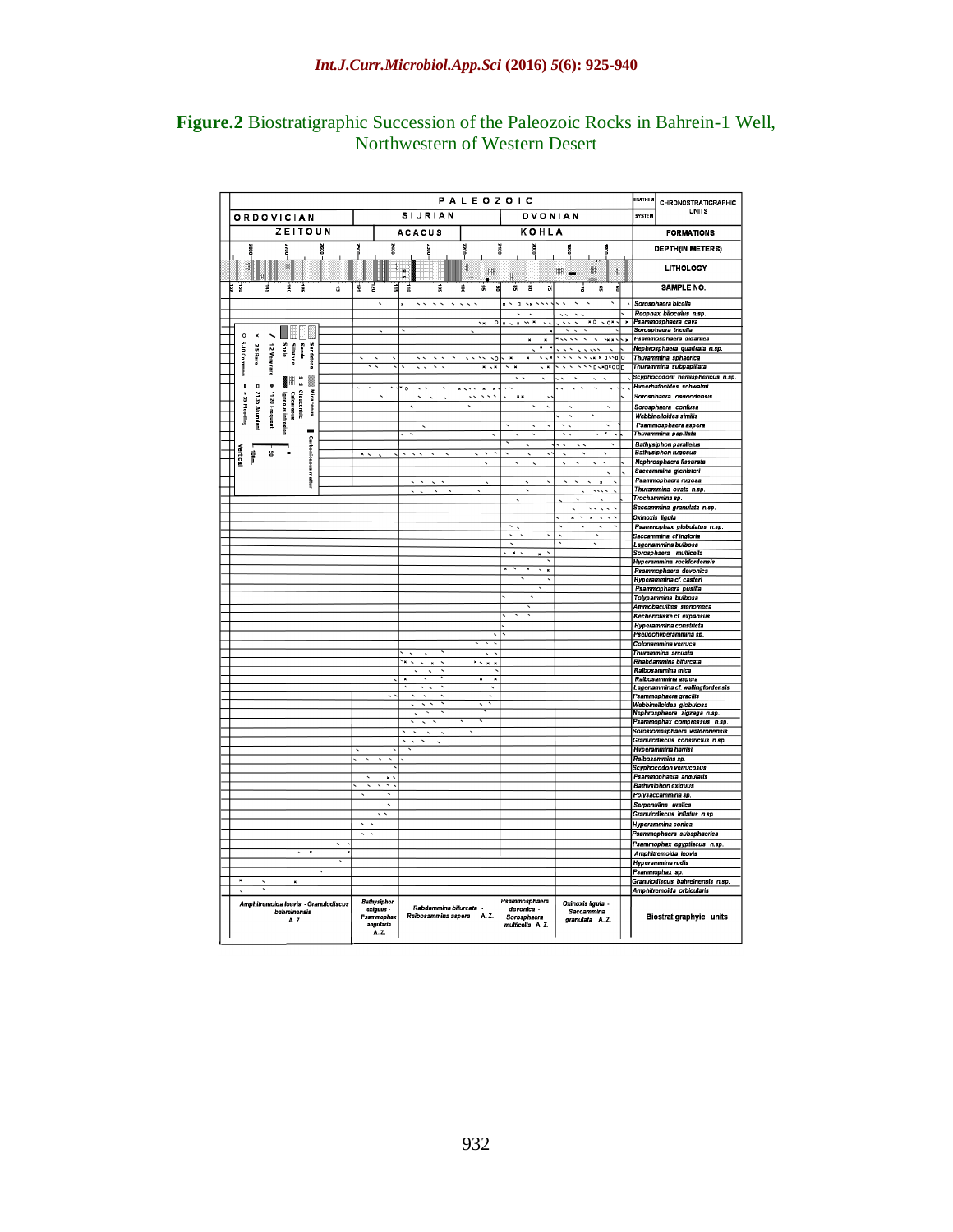|                                                                                                              | P A L E O Z O I C                                                                                                                                                                                                                          | <b>MESOZOIC</b>                                                                       | <b>ERATHEMCHRONOSTRATIGRAPHIC</b>                          |  |  |
|--------------------------------------------------------------------------------------------------------------|--------------------------------------------------------------------------------------------------------------------------------------------------------------------------------------------------------------------------------------------|---------------------------------------------------------------------------------------|------------------------------------------------------------|--|--|
|                                                                                                              | DEVONIAN                                                                                                                                                                                                                                   | JURASSIC <sup>ICRETA</sup>                                                            | <b>UNITS</b><br><b>SYSTEM</b>                              |  |  |
|                                                                                                              | KOHLA                                                                                                                                                                                                                                      | <b>BAHREIN</b> BETT                                                                   | <b>FORMATIONS</b>                                          |  |  |
| g<br>霣                                                                                                       | ã<br>霣                                                                                                                                                                                                                                     | g<br>遠                                                                                | <b>DEAPTH (IN METERS)</b>                                  |  |  |
|                                                                                                              | g<br>흉                                                                                                                                                                                                                                     |                                                                                       |                                                            |  |  |
| ₩<br> 開<br>₩                                                                                                 | ₩<br>Ш                                                                                                                                                                                                                                     |                                                                                       | <b>LITHOLOGY</b>                                           |  |  |
| a,<br>g<br>Ħ                                                                                                 | 2<br>u<br>¥<br>ᇇ<br>g,<br>G,<br>8<br>C.<br>님                                                                                                                                                                                               | $\blacksquare$<br>$\vec{a}$<br>u.                                                     | SAMPLE NO                                                  |  |  |
|                                                                                                              |                                                                                                                                                                                                                                            | $\overline{\phantom{a}}$                                                              | Recurvoides obskiensis                                     |  |  |
|                                                                                                              |                                                                                                                                                                                                                                            | $\overline{O}$<br>$\sim$ $\times$                                                     | Evolutinella subevoluta<br>Ammobaculites tyrrelli          |  |  |
|                                                                                                              |                                                                                                                                                                                                                                            | $\overline{\phantom{a}}$                                                              | Evolutinella vocantianus                                   |  |  |
|                                                                                                              |                                                                                                                                                                                                                                            | $\overline{\phantom{a}}$                                                              | Asanospira teshioensis                                     |  |  |
|                                                                                                              |                                                                                                                                                                                                                                            | iss<br>$\overline{\cdot}$                                                             | Daxia sp<br>Nezzazata lobulata n.sp.                       |  |  |
|                                                                                                              |                                                                                                                                                                                                                                            | $\overline{\phantom{a}}$                                                              | Nezzazata sp                                               |  |  |
|                                                                                                              |                                                                                                                                                                                                                                            | ᆕ<br>$\overline{\phantom{a}}$                                                         | Nezzazata isabella                                         |  |  |
|                                                                                                              |                                                                                                                                                                                                                                            | - ۱                                                                                   | Evolutinella cushmani<br>Trochamminoides coronus           |  |  |
| 0                                                                                                            |                                                                                                                                                                                                                                            | Ξ,                                                                                    | Recurvoides limbatus                                       |  |  |
| 6-10 Commor<br><b>3.5 Rare</b>                                                                               |                                                                                                                                                                                                                                            | $\ddotsc$                                                                             | Evolutinella darwini<br>Ammobaculites cf grossus           |  |  |
| 12 Very rare                                                                                                 |                                                                                                                                                                                                                                            | $\sim$<br>π,                                                                          | Reophax torus                                              |  |  |
|                                                                                                              |                                                                                                                                                                                                                                            | Ē,                                                                                    | Ammobaculites hymei                                        |  |  |
|                                                                                                              |                                                                                                                                                                                                                                            | $0 - x$                                                                               | Evolutinella vallata<br>Trochammina minuta                 |  |  |
|                                                                                                              |                                                                                                                                                                                                                                            | π                                                                                     | Recurvoides imperfectus                                    |  |  |
| 51.35 Abundant<br>●11.20 Frequent                                                                            |                                                                                                                                                                                                                                            |                                                                                       | Trochammina globigerinformis                               |  |  |
| > 35 Flooding                                                                                                |                                                                                                                                                                                                                                            | i s                                                                                   | Recurvoides sp<br>Ammobaculites cf indicus                 |  |  |
|                                                                                                              |                                                                                                                                                                                                                                            | ᡄ                                                                                     | Triplasia cf georgsdorfensis                               |  |  |
|                                                                                                              |                                                                                                                                                                                                                                            |                                                                                       | Ammobaculites subcretaceus                                 |  |  |
|                                                                                                              |                                                                                                                                                                                                                                            |                                                                                       | Lagenamina alexanderi<br>Rhizammina indivisa               |  |  |
| Vertica<br>呂                                                                                                 |                                                                                                                                                                                                                                            | $\overline{\phantom{0}}$                                                              | Semobaculites raghavapuramensis                            |  |  |
| 률                                                                                                            |                                                                                                                                                                                                                                            |                                                                                       | Trochamminoides sp                                         |  |  |
|                                                                                                              |                                                                                                                                                                                                                                            | ۰i۰                                                                                   | Trocammina squamata<br>Natiloculina circularis             |  |  |
|                                                                                                              |                                                                                                                                                                                                                                            |                                                                                       | Thuramminoides lapilliformis                               |  |  |
|                                                                                                              |                                                                                                                                                                                                                                            |                                                                                       | Ammobaculites elenae<br><b>Ammodiscuss rugosus</b>         |  |  |
|                                                                                                              |                                                                                                                                                                                                                                            |                                                                                       | Lagenammina difflugiformis<br>Haplophragmoides globosum    |  |  |
|                                                                                                              |                                                                                                                                                                                                                                            |                                                                                       | Trochammina rummanensis                                    |  |  |
|                                                                                                              |                                                                                                                                                                                                                                            | $\mathbf{x}$<br>$\overline{\phantom{0}}$                                              | Problematina liassica<br>Trochammina constricta            |  |  |
|                                                                                                              |                                                                                                                                                                                                                                            | $\overline{\phantom{0}}$                                                              | Trochammina sablei                                         |  |  |
|                                                                                                              |                                                                                                                                                                                                                                            | $\mathord{\sim}$<br>s.                                                                | Trochammina lathetica                                      |  |  |
|                                                                                                              |                                                                                                                                                                                                                                            |                                                                                       | Evolutinella barrowensis                                   |  |  |
|                                                                                                              |                                                                                                                                                                                                                                            | $\overline{\phantom{0}}$<br>$\mathbf{I}$<br>$\sim$ $\sim$<br>$\overline{\phantom{0}}$ | Ammobaculites cf suprajurassicus                           |  |  |
|                                                                                                              |                                                                                                                                                                                                                                            | $\overline{\phantom{0}}$                                                              | Trochmmina cf kingakensis<br>Trochammina cf depressula     |  |  |
|                                                                                                              |                                                                                                                                                                                                                                            | $\overline{\phantom{a}}$                                                              | Saccammina polygona n.sp.                                  |  |  |
| $\overline{\phantom{a}}$<br>$\overline{\phantom{0}}$<br>$\overline{\phantom{a}}$<br>$\overline{\phantom{a}}$ | <b>VANA A A V VO OOVADKO OOODED</b><br>$\overline{\phantom{0}}$<br>$\overline{\phantom{0}}$<br>$\overline{\phantom{a}}$<br>$\overline{\phantom{0}}$<br>$\sim$ $\sim$ $\sim$ $\sim$<br>$\overline{\phantom{0}}$<br>$\overline{\phantom{0}}$ |                                                                                       | Sorosphaera bicella<br>Nephrosphaera minuta n.sp.          |  |  |
|                                                                                                              | $\overline{\phantom{a}}$<br>$\overline{\phantom{a}}$                                                                                                                                                                                       |                                                                                       | Reophax biloculus n.sp.                                    |  |  |
| $\star$ o<br>$\sim$ o* $\sim$                                                                                | <b>NOXOXY B: 0000-VXX</b><br>$\overline{a}$                                                                                                                                                                                                |                                                                                       | Psammosphaera cava<br>Sorosphaera tricella                 |  |  |
| $\sim$ $\sim$<br>$\sim$ $\times$ $\sim$                                                                      | $\sim$ $\sim$ $\circ$                                                                                                                                                                                                                      |                                                                                       | Psammosphaera gigantea                                     |  |  |
| $\tilde{}$<br>$\tilde{}$                                                                                     | $\overline{\phantom{a}}$<br>$\overline{\phantom{a}}$<br>$\overline{\phantom{a}}$<br>$\overline{\phantom{0}}$<br>$\overline{\phantom{0}}$                                                                                                   |                                                                                       | Psammophax quadratus n.sp.<br>Nephrosphaera quadrata n.sp. |  |  |
| $\tilde{\phantom{a}}$<br>$\tilde{}$<br>$\sim$ $\sim$                                                         | $\sim$ $\sim$ $\times$<br>$\overline{\phantom{0}}$<br>$\overline{\phantom{0}}$<br>$\overline{\phantom{0}}$<br>$\overline{\phantom{0}}$                                                                                                     |                                                                                       | Thurammina sphaerica                                       |  |  |
| <b>VYY0-X0X00</b><br>$\sim$ $\sim$                                                                           | $\overline{\cdots}$<br>$\sqrt{2}$ $\sqrt{2}$ $\sqrt{2}$ $\sqrt{2}$ $\sqrt{2}$ $\sqrt{2}$<br>$\overline{\phantom{a}}$<br>$\overline{\phantom{0}}$<br>$\blacksquare$                                                                         |                                                                                       | Thurammina subpapillata<br>Sorosphaera subconfusa          |  |  |
|                                                                                                              | $\mathbf{r}$                                                                                                                                                                                                                               |                                                                                       | Thurammina delicata                                        |  |  |
|                                                                                                              |                                                                                                                                                                                                                                            |                                                                                       | Scyphocodont hemisphericus n.sp                            |  |  |
| ╮                                                                                                            | $\overline{\phantom{0}}$<br>$\boldsymbol{\times}$<br>--<br>~ ~                                                                                                                                                                             |                                                                                       | Hyperbathoides schwalmi<br>Saccammina sp.                  |  |  |
|                                                                                                              | $\circ$<br>$\overline{\phantom{a}}$<br>$\overline{\phantom{a}}$<br>$\overline{\phantom{a}}$                                                                                                                                                |                                                                                       | Thurammina quadrata                                        |  |  |
| Oxinoxis ligula                                                                                              | Sorosophaera bicella - Psammosphaera cava                                                                                                                                                                                                  | Problematina<br>  Problematina<br>  P                                                 | <b>BIOSTRATIGRAPHIC</b>                                    |  |  |
| Saccammina<br>granulata<br>A<br>7                                                                            | A. Z.                                                                                                                                                                                                                                      | <b>FIRZEZO</b><br>kingakensis<br>Kingakensis                                          | <b>UNITS</b>                                               |  |  |

**Figure.3** Biostratigraphic Succession of the Paleozoic - Mesozoic Rocks in Bahrein-1 Well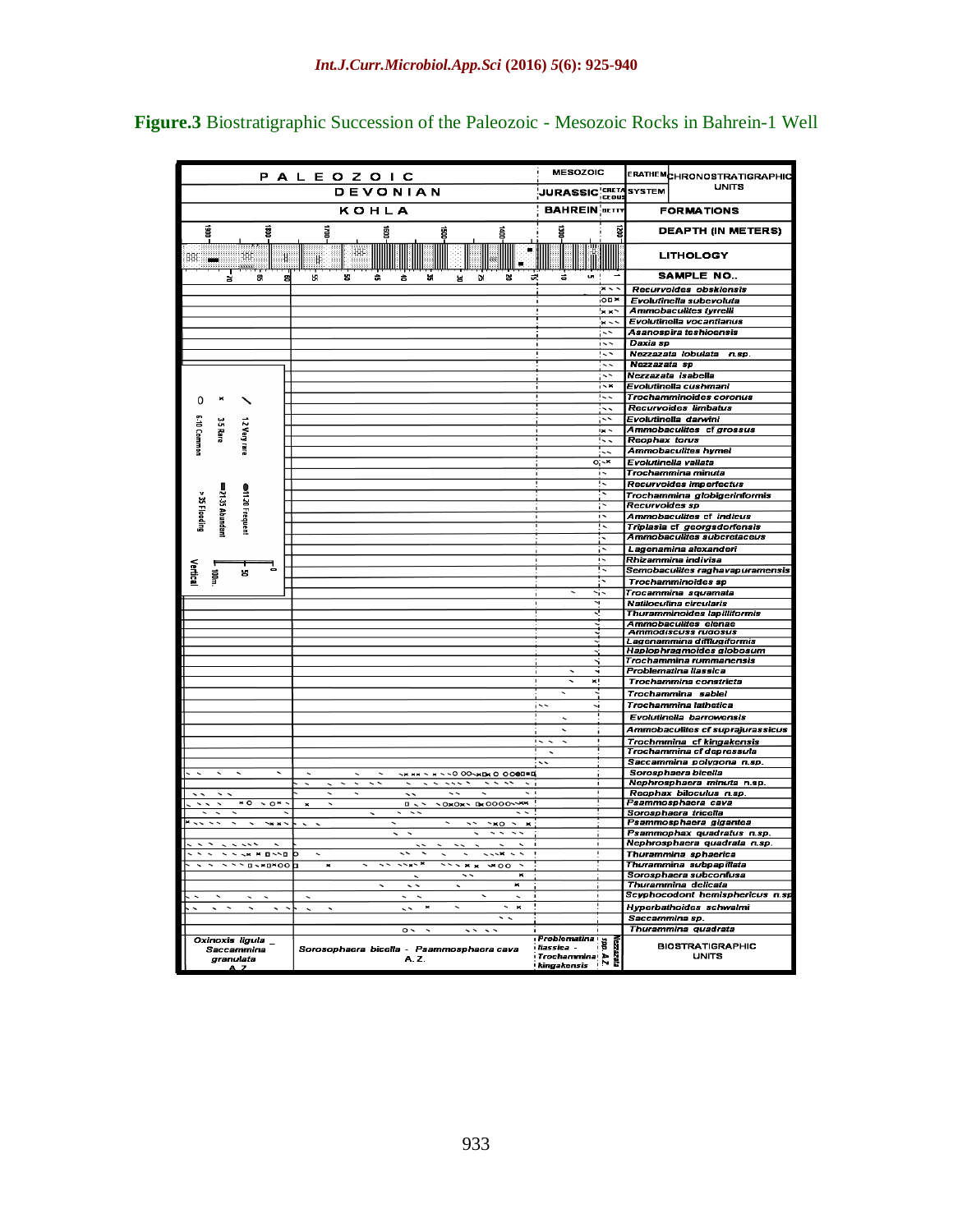# **Fig.4** Lithostratigraphic, Biostratigraphic and Echostratigraphic units of the Paleozoic-Mesozoic succession in Bahrei-1 Well

| <b>Chronostratigra</b><br>-phic units |                                                                   |                                                      |                                                      |               |                            |                                                                 |                                                                                                                                                                                                                                                                                                                                                                                                                                                                                                                                                       |  |
|---------------------------------------|-------------------------------------------------------------------|------------------------------------------------------|------------------------------------------------------|---------------|----------------------------|-----------------------------------------------------------------|-------------------------------------------------------------------------------------------------------------------------------------------------------------------------------------------------------------------------------------------------------------------------------------------------------------------------------------------------------------------------------------------------------------------------------------------------------------------------------------------------------------------------------------------------------|--|
| System<br>퉒                           |                                                                   |                                                      | <b>Formations</b><br>Lithology<br>Depth in<br>meters |               | Sample no.                 | <b>Biostratigraphyic units</b>                                  | <b>Ecostratigraphyic units</b>                                                                                                                                                                                                                                                                                                                                                                                                                                                                                                                        |  |
|                                       | Creta-<br>ceous<br><b>Betty</b>                                   |                                                      | 1200                                                 |               | $\overline{1}$             | Nezzazata spp. A.Z.                                             | <b>Ecozone V</b><br>Fluctuating shallow marine,                                                                                                                                                                                                                                                                                                                                                                                                                                                                                                       |  |
| <b>Mesozoic</b>                       | Jurassic                                                          | <b>Bahrein</b>                                       | $1300 -$                                             | $-1111$       | - 6<br>10<br>15            | Problematina liassica<br><b>Trochammina</b><br>kingakensis A.Z. | near shore environment, with<br>some brackish water<br><b>influence</b><br>$\frac{1}{2} \left( \frac{1}{2} \right) \left( \frac{1}{2} \right) \left( \frac{1}{2} \right) \left( \frac{1}{2} \right) \left( \frac{1}{2} \right) \left( \frac{1}{2} \right) \left( \frac{1}{2} \right) \left( \frac{1}{2} \right) \left( \frac{1}{2} \right) \left( \frac{1}{2} \right) \left( \frac{1}{2} \right) \left( \frac{1}{2} \right) \left( \frac{1}{2} \right) \left( \frac{1}{2} \right) \left( \frac{1}{2} \right) \left( \frac{1}{2} \right) \left( \frac$ |  |
|                                       |                                                                   |                                                      | 1400                                                 | ÷             | 20<br>25<br>30             | Sorosophaera                                                    | <b>Ecozone IV</b><br><b>Shelf lagoon environment</b><br>in unstable basin, becoming<br>shallower upwards.                                                                                                                                                                                                                                                                                                                                                                                                                                             |  |
|                                       | c<br>$\overline{\mathbf{a}}$<br>E<br>۰<br>$\Rightarrow$<br>Φ<br>Δ |                                                      | 1500                                                 |               | 35                         | bicella                                                         |                                                                                                                                                                                                                                                                                                                                                                                                                                                                                                                                                       |  |
|                                       |                                                                   |                                                      | 1600                                                 |               | 40                         | Psammosphaera<br>cava                                           |                                                                                                                                                                                                                                                                                                                                                                                                                                                                                                                                                       |  |
|                                       |                                                                   |                                                      |                                                      |               | 45                         | A.Z.                                                            | <b>Ecozone III</b>                                                                                                                                                                                                                                                                                                                                                                                                                                                                                                                                    |  |
| ပ                                     |                                                                   |                                                      | 1700                                                 | 幸幸            | 50                         |                                                                 | unstable shallow to<br>middle shelf area, on                                                                                                                                                                                                                                                                                                                                                                                                                                                                                                          |  |
| $\bullet$                             |                                                                   | <b>GS</b>                                            |                                                      | فتنتظ         | $-55$<br>60                |                                                                 | the other hand the<br>presence of coal bands<br>in the upper shaley and                                                                                                                                                                                                                                                                                                                                                                                                                                                                               |  |
| N<br>۰                                |                                                                   | <u>ے</u><br>$\bullet$                                | 1800                                                 | - 1<br>臣王     | 65                         | Oxinoxis<br>liqula<br><b>Saccammina</b>                         | sandy parts reflects the<br>proximity of the shore<br>line under an arid<br>climate.                                                                                                                                                                                                                                                                                                                                                                                                                                                                  |  |
| Φ<br>$\overline{\mathbf{c}}$          |                                                                   | z                                                    | $1900 -$                                             | ■<br>幸幸       | 70                         | granulata<br>A. Z.                                              |                                                                                                                                                                                                                                                                                                                                                                                                                                                                                                                                                       |  |
| Δ.                                    |                                                                   |                                                      | 2000                                                 |               | 75<br>80<br>85             | Psammosphaera<br>devonica<br>Sorosphaera multicella             |                                                                                                                                                                                                                                                                                                                                                                                                                                                                                                                                                       |  |
|                                       |                                                                   |                                                      | 2100                                                 | تستنبذ        |                            | A. Z.                                                           |                                                                                                                                                                                                                                                                                                                                                                                                                                                                                                                                                       |  |
|                                       |                                                                   |                                                      |                                                      | 辛辛            | का<br>95                   | Rabdammina                                                      |                                                                                                                                                                                                                                                                                                                                                                                                                                                                                                                                                       |  |
|                                       | e                                                                 |                                                      | 2200 -                                               | š<br>تتنتت    | 100                        | bifurcata _                                                     |                                                                                                                                                                                                                                                                                                                                                                                                                                                                                                                                                       |  |
|                                       | αđ<br>e.<br>Ξ<br>œ                                                | w<br>э<br>ò<br>$\overline{\omega}$<br>$\bullet$<br>ď |                                                      | 37788888      | 105                        | Raibosammina                                                    |                                                                                                                                                                                                                                                                                                                                                                                                                                                                                                                                                       |  |
|                                       |                                                                   |                                                      | 2300                                                 |               |                            | aspera                                                          | <b>Ecozone II</b>                                                                                                                                                                                                                                                                                                                                                                                                                                                                                                                                     |  |
|                                       |                                                                   |                                                      |                                                      |               | A. Z.<br>110<br><b>g</b> g |                                                                 | <b>Quite marine shallow</b><br>shelf area                                                                                                                                                                                                                                                                                                                                                                                                                                                                                                             |  |
|                                       |                                                                   |                                                      | 2400                                                 | 带             | 115                        | <b>Bathysiphon exiguus</b><br>Psammophax angularia<br>A. Z.     |                                                                                                                                                                                                                                                                                                                                                                                                                                                                                                                                                       |  |
|                                       |                                                                   |                                                      |                                                      |               | 120<br>125                 |                                                                 |                                                                                                                                                                                                                                                                                                                                                                                                                                                                                                                                                       |  |
|                                       | c<br>αđ<br>$\mathbf{e}$<br>dov<br>Ē.<br>$\bullet$                 | c<br>Б<br>۰<br>$\bullet$<br>N                        | 2500                                                 |               |                            |                                                                 |                                                                                                                                                                                                                                                                                                                                                                                                                                                                                                                                                       |  |
|                                       |                                                                   |                                                      | 2600                                                 |               | $-130$                     | Amphitremoida                                                   |                                                                                                                                                                                                                                                                                                                                                                                                                                                                                                                                                       |  |
|                                       |                                                                   |                                                      |                                                      |               | 135                        | laevis                                                          | <b>Ecozone I</b>                                                                                                                                                                                                                                                                                                                                                                                                                                                                                                                                      |  |
|                                       |                                                                   |                                                      | $2700 -$                                             | <b>Second</b> | 140                        | Granulodiscus                                                   | <b>Shallow marine near</b>                                                                                                                                                                                                                                                                                                                                                                                                                                                                                                                            |  |
|                                       |                                                                   |                                                      |                                                      | $\pm$         | 145                        | bahreinsis                                                      | shore restricted<br>basin                                                                                                                                                                                                                                                                                                                                                                                                                                                                                                                             |  |
|                                       |                                                                   |                                                      | 2800                                                 | an as         | $-150$                     | A. Z.                                                           |                                                                                                                                                                                                                                                                                                                                                                                                                                                                                                                                                       |  |
|                                       |                                                                   |                                                      |                                                      |               | 152                        |                                                                 |                                                                                                                                                                                                                                                                                                                                                                                                                                                                                                                                                       |  |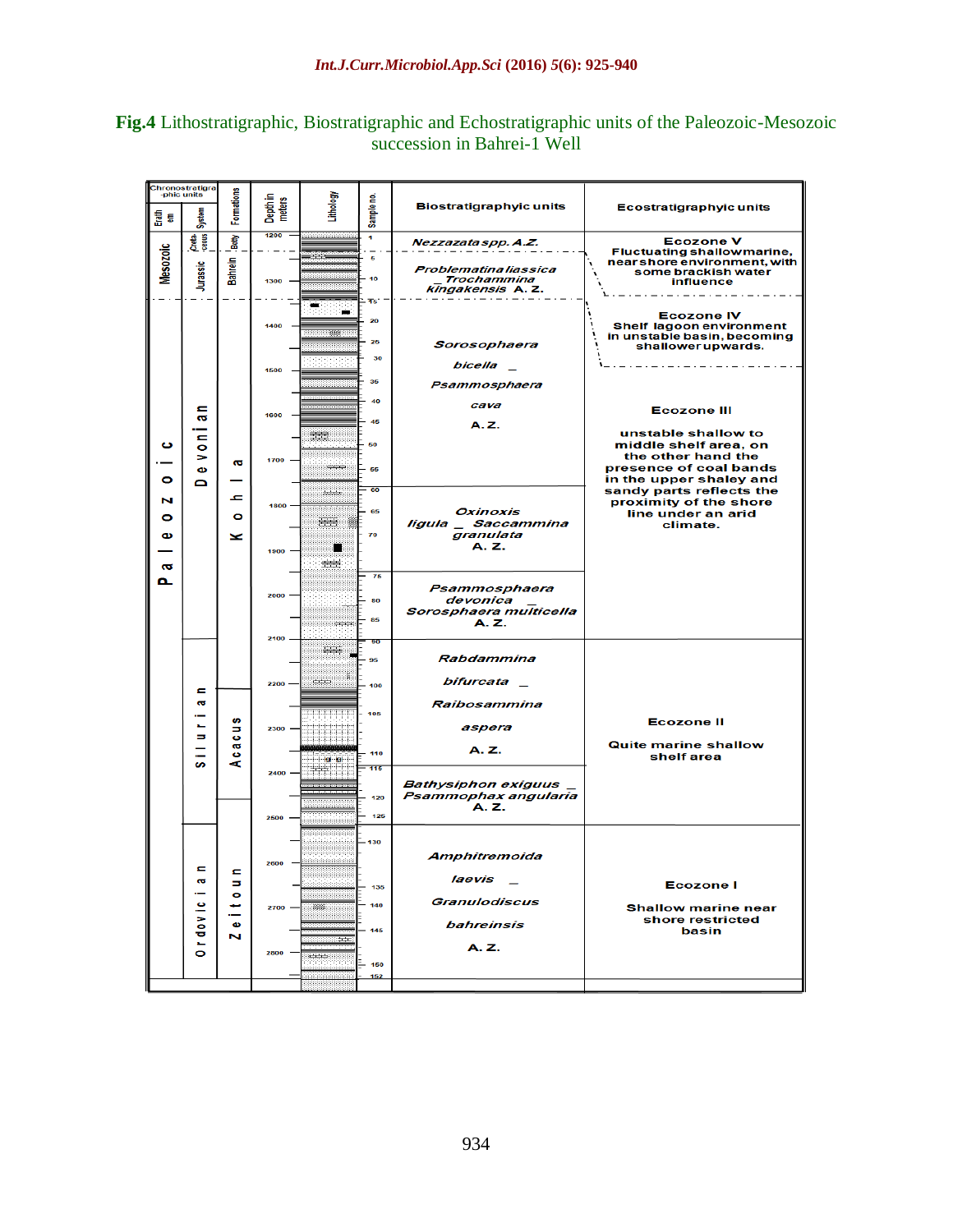

**Figure.5** The zonal Paleozoic- Mesozoic Foraminifera of the Bahrein-1 well

1-*Bathysiphon exiguus*(Silurian), 2- *Raibosammina aspera* ( Devonian), 3- *Oxinoxis ligula* (Devonian),4- *Sorosphaera multicella* (Devonian),5- *Psammosphaera angularis*(Silurian), 6- *Granulodiscus bahreinensis* (Ordovician), *7-Trochammina cf Kingakensis* (Jurassic)8*- Psammosphaera devonica* (Devonian) *9-Proplematina liassica* (Jurassic), 10- *Psammosphaera cava*(Devonian), 11-*Sorosphaera bicella* (Silurian), 12- *Amphitremoida laevis* (Ordovician), 13- *Saccammina globulata*(Devonian), 10- *Thurammina subpapillata* ( Ireland), 14, 15- Nezzazata lobulata(Lower Cretaceous), 16- *Rhabdammina bifurcata*(Silurian)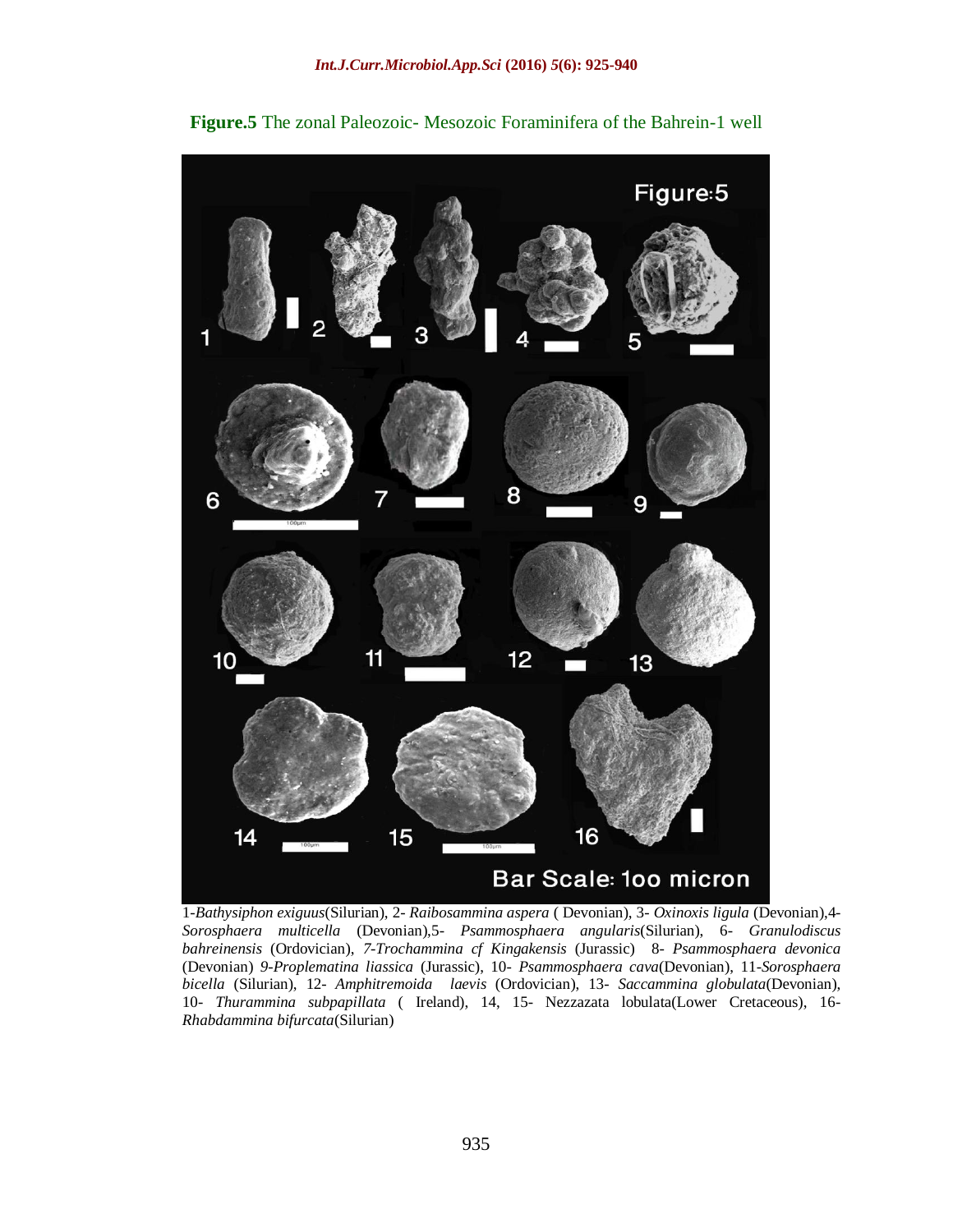

**Figure.6** Index Paleozoic- Mesozoic Foraminifera from Bahrein-1well

1-*Rhaibosammina* sp (Silurian), 2-*Bathysiphon rugosus* (Devonian), 3**-***Rhabosammina mica* (Silurian), 4- *Ammobaculites cf indicus* (Lower Cretaceous), 5-*Ammobaculites* tyrrelli (Lower Cretaceous)**,** 6**-** *Hyperammina harrisi* (Silurian)*,* 7- *Sorosphaera multicella* (Devonian), 8- *Sorosphaera osgoodensis*(Devonian)*,* 9-*Psammosphaera rugosa* (Devonian)10-*Psammosphaera pusilla* (Devonian), 11-*Amphitremoida orbicularis* (Ordovician), 12-Ammobaculites suprajurassicus (Jurassic), 8- Pseudohyperammina sp.(Devonian), 14- Polycasmmina sp (Silurian), 15- Kechenotiske cf expansus (Devonian), 16- Sorosphaera tricella (Devonian), 17- Recurvoides limbatus (Lower Cretaceous), 18- Thuramminoides lapilliformis (Jurassic), 19- Hypramminoides schwalmi (Silurian), 20- Triplasia cf georgsdorfensis (Lower Cretaceous), 21- Evolutinella cushmani (Lower Cretaceous), 22-Thurammina papillata var. monticulifera(Silurian), 23-Trochammina globigeriniformis (Lower Cretaceous) ,25- Trochammina rummanensis (Jurassic).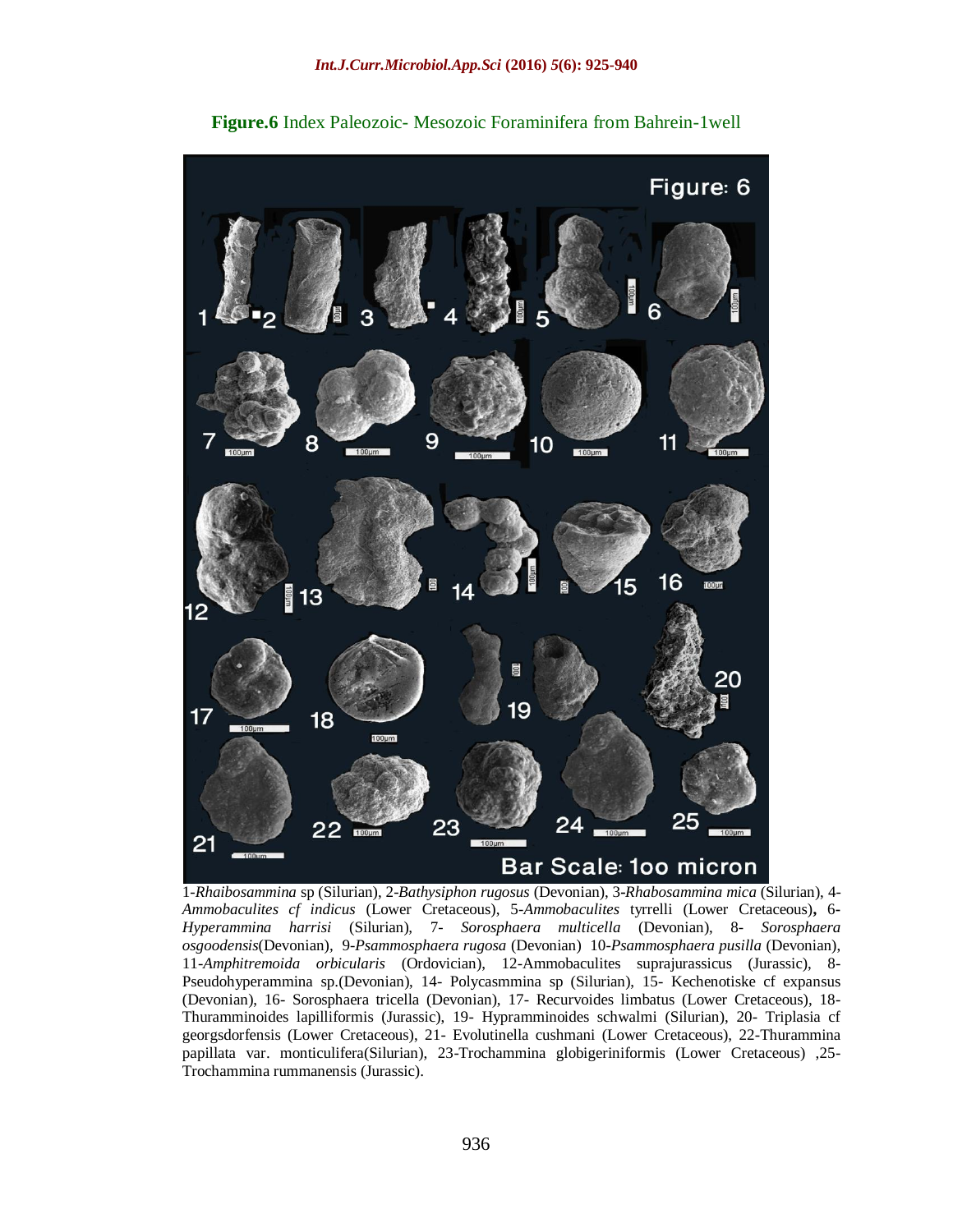# **Foraminiferal Content**

Foraminifera in this interval is common and shows high diversity. There is a common occurrence of *Evolutinella, Ammobaculites, Recurvoides, Trochammina, Nezzazata* and rare occurrence of *Rhizammina, Semibaculites, Trochamminoides, Daxia* and *Asanospira.* The chief controlling factors for high populations of arenaceous species are low calcium carbonate (Walton, 1955) and salinity (Hedberg, 1934; Lowman, 1949; Loeblich and Tappan, 1950; Bandy, 1956; Pokorny, 1963 and others).The predominance of simple and small arenaceous forms, as *Ammobaculites, Haplophragmoides* etc. Suggests a marshy environment with low and wide fluctuation PH (Bandy, 1960, 1963; Bhalla, 1968, and Abd-Elshafy *et al*. 2002).

# **Probable Paleoenvironment**

Fluctuating shallow marine, near shore environment, with some brackish water influence

Regarding to the scope of the study, the studied 152 samples have been collected from the Bahrein -1 Well. The depth of the samples ranges from2853m and depth 1200 m. The main aim is to investigate the foraminiferal assemblages of the Paleozoic-Mesozoic succession in terms of abundance and diversity, to determine the biostratigraphic and the chronostratigraphic assignments as well as the geographic distributions of the foraminiferal assemblages.

Over and above the formentioned biostratigraphic and chronostratigraphic outcome about the recorded foraminiferal species, there are some additional results can be obtained:

The present Ordovician, Silurian and Devonian foraminiferal biozones are the first established zones in North Africa and may be the surrounding regions as a whole.

The interval of the Lower Jurassic *Problematina liassica* is a guide and zonal form in the Tethys, Carabathian and North Atlantic (Abd –Elshafy, 1984; Johnson, 1976; Grandstein, 1978; Velic, 2007). The Lower Cretaceous *Nezzazata* spp *.*Zone correlates the study area in continuous conjugation with many surrounding regions (Abd-Elshafy and Abu Ellile, 1989; Velac, 2007).

# **References**

- Abdel-Sattar, G. 1979. Biostratigraphy of some subsurface Paleozoic sections in Western Desert, Egypt. M. Sc. Thesis, Faculty of Science, Ain Shams University, Cairo, Egypt.
- Abdel-Sattar, G. 1982. Biostratigraphy of Paleozoic rocks north Egypt. Ph. D. Thesis, Faculty of Science, Ain Shams University, Cairo, Egypt.168 P.
- Abd-Elshafy, E. 1977. Biostratigraphical studies of some Jurassic formations in the Western Desert, Egypt. M.Sc. Thesis, Faculty of Science, Al Azhar University, Cairo, Egypt, 170 p.
- Abd-Elshafy, E. 1984. Stratigraphy of the subsurface Jurassic in Qattara Depression and its relation with similar sections in Egypt and in the Tethyan region. *African Geol.,* (J. Kierk and T. Michot, Eds.) - Tervuren, 274-259.
- Abd-Elshafy, E. 1990. Lithostratigraphy and paleoenvironments of the Qattara Jurassic with some regional aspects on the Egyptian Jurassic. *Bull. Faculty of Sci.,* Zagazig University, Zagazig, Egypt, 12(2): 644–673.
- Abd-Elshafy, E., M.M. Abu Ellile. 1989. Stratigraphy and correlation of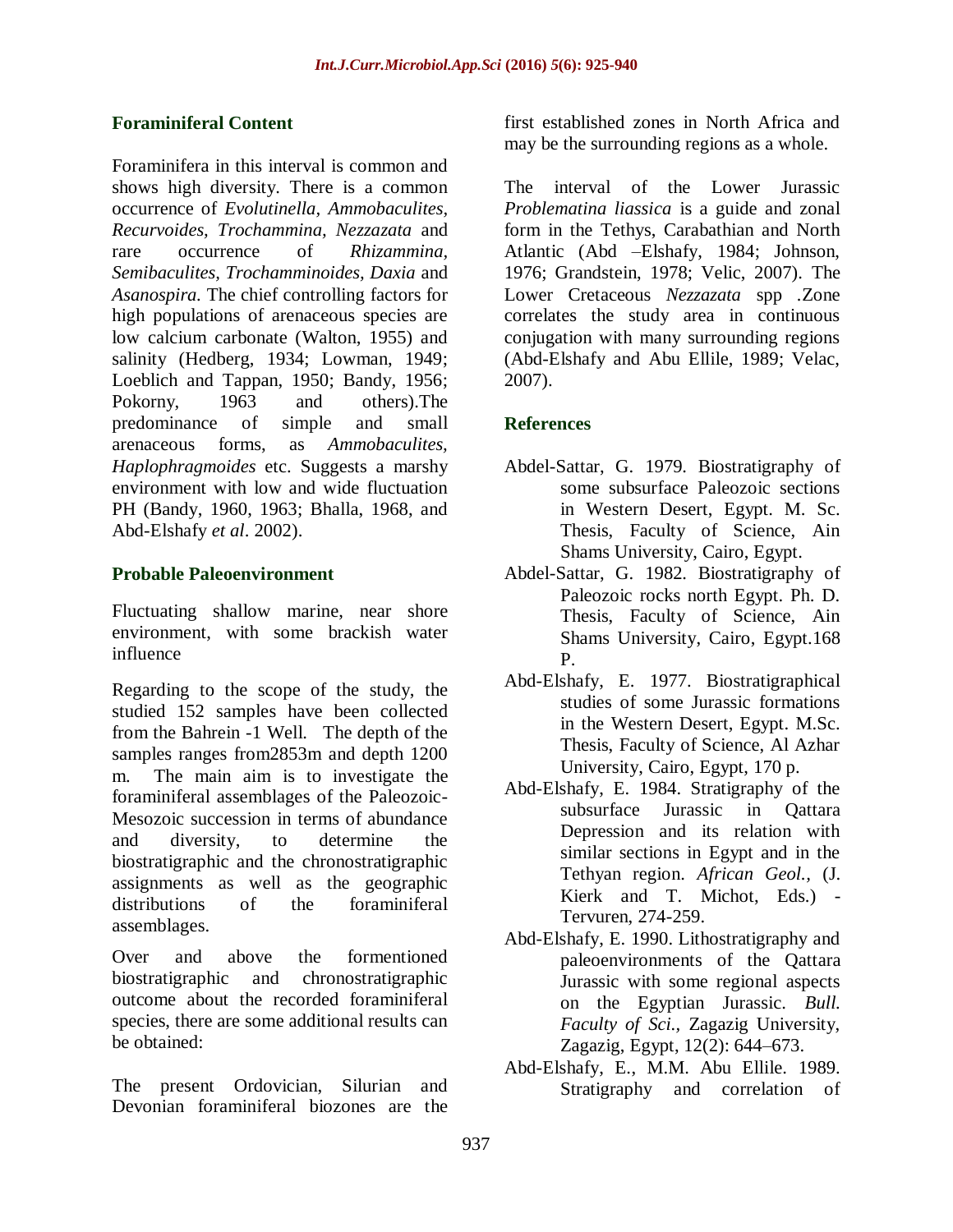Belayim Cenomanian, Gulf of Suez, Egypt. *J. African Earth Sci.,* 9(1): 77-85, Pergamon press plc.

- Abd-Elshafy, E., M.A. Bassiouni and Nagwa Ibrahim. 1998. Stratigraphy of the Jurassic rocks in the Egyptian Western Desert. Geology of the pre– Cretaceous and Development in Egypt, Zagazig, 1: 76 -110.
- Andrawis, S.F. 1972. New biostratigraphic contribution for the Upper part of the Paleozoic rocks of Gibb-Afia well no 11, Western Desert, Egypt. 8th Arab Petroleum Conference. *Algiers Papers,* 76 (B-3), 11P.
- Arnaud Vanneau, A. A. and I. P Silva, 1995. Biostratigraphy and systematic description of benthic foraminifers from Middle Cretaceous shallowwater carbonate plat-form sediments at sites 878 and 879 (MIT and Takuyo- Daison Guyots), proceeding of the (ODP), scientific results, Vol. 144.
- Barnard, T., 1949. Foraminifera from the Lower Lias of the Dorset Coast. *Quarterly J. Geological Society of London,* 105 (3): 347-391.
- Barthel, K. W. and R. Beottcher, 1978. Abu Ballas Formation (Tithonianl Berriasian; southwestern Desert, Egypt) a significant lithostratigraphic unit of the former "Nubian series". Mitt. Bayer. Staattssamlung Paleontology, *Hist. Geol.*, 18: 153 – 166.
- Browne, R.G. and V.J. Schott, 1963. Arenaceous foraminifera from the Osgood Formation at Osgood, Indiana. *Bull. American Paleontol.,*  46 (209):191-242, Pls. 48-52. .
- Conkin, J.E., and B.M. Conkin,. 1970. Middle Devonian arenaceous Foraminifera of central Ohio, Part 1 revision of the genus *Webbinelloidea* Stewart and Lampe, 1947.

*Micropaleontol.,* 16(1): 1-14, Pls. 1- 4.

- Dunn, Paul, M., 1942. Silurian Foraminifera of the Mississippian Basin. *J. Paleontol.,* 16(3): 317-342, Pls. 42- 44.
- Ebeid, M. Z., 1969. Biostratigraphic study of some Pre-Upper Cretaceous successions in some wells in Western Desert. M.Sc. Thesis, Faculty of Science Ain Shams Univ., Cairo, 132 P.
- El Hariri, T. Y., 2008. Depositional Environment and Petrophysical Studies on on on the studies on on the studies on the studies on  $\alpha$ Subsurface Devonian Sediments from Faghur-1x Well at North Western Desert, *Egypt J. Appl. Sci. Res., 4*(1): 65-75.
- Grandstein, M. F., 1978. Jurassic Grand Banks foraminifera. *J. foraminiferal Res.,* 8(2): 97-102.
- Hassan, M. W., A.M. Hassanein, and E. Abd-Elshafy, 1978a. New Jurassic foraminiferal fauna from the Western Desert, Egypt. *Proceedings of the Egyptian Academy of Science*, 31: 9 - 20.
- Hassan, M. Y., A. M. Hassanein, and E. Abdel-Shafy. 1978b. Microbiostratigraphy and timestratigraphy of the subsurface Jurassic formations in Betty area, Western Desert, Egypt. *Proceedings of the Egyptian Academy of Science,* 31: 22-46.
- Hassan, M. W., A. M. Hassanein, and Z. 1. M Sharawy, 1978c. Jurassic stratigraphy of Mamura well, Western Desert, Egypt. *Proceedings of the Egyptian Academy of Science,*  31: 47 - 57.
- Hassanein, A. M. and A. A. Arafa, 1989. Upper Jurassic biostratigraphic zonation of the northern part of the Western Desert, Egypt. Proceedings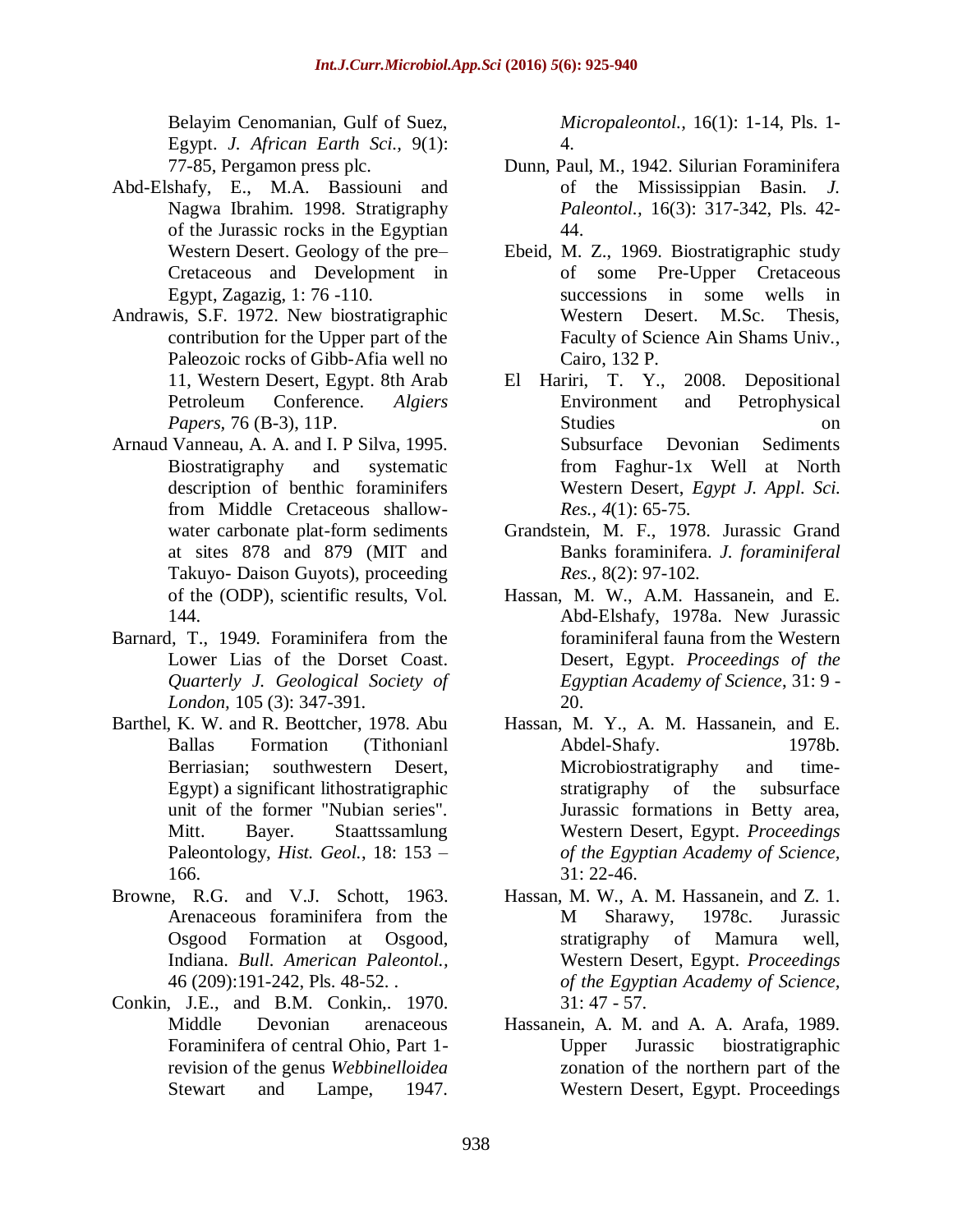of the Egyptian Academy of Science, 34: 139 - 143.

- Ibrahim, Nagwa, 1992. Stratigraphy of the Jurassic rocks in the Egyptian Western Desert. Ph. D. Thesis, Faculty of Science, Zagazig University, Egypt, 257 p.
- Ireland, H. A., 1956. Upper Pennsylvanian Foraminifera from Kansas. *J. Paleontology,* 30, (4): 831-864, textfigs. 1-7.
- Johnson, B., 1976. Ecological ranges selected Toarcian and Demerian (Jurassic) foraminiferal species from Wales.  $1<sup>st</sup>$  International Symposium on Benthonic foraminifera of continental margins. Part B: Paleoecology and biostratigraphy material sediments, special publication, 1: 545-556.
- Klitzsch, E. and A .Lejal-Nicol, 1984. Flora and fauna from strata in southern Sudan (Nubian and surrounding areas). Berliner Geowiss, Abh. (A): 50: 47-80.
- Loeblich, A. R. and H. Tappan, 1946. New Washita Foraminifera. *J. Paleontol.,* 20: 238–258, pl. 35–36.
- Moreman, W. L., 1930. Arenaceous Foraminifera from Ordovician and Silurian limestone of Oklahoma. *J. Paleontol.,* 4 (1): 42-59, Pls. 5-7.
- Nagy, J. and V. Basov, 1998. Revised foraminiferal taxa and biostratigraphy of Bathonian to Ryazanian deposits in Spitsbergera. *Micropaleontol.,* 44(3):217-255, text-figures 1-16, plates 1-8, tables 1-2.
- Nestell, G. P. and T. Y. Tolmacheva, 2004. Early Ordovician Foraminifera from the lava river section, northwest Russia. *Micropaleontol.,* 50(3): 253- 280. Text figures 1-5, Pl. 1-11.
- Olempska, E., 1983. The Upper Devonian foraminiferas of the Swietokrzyskie

(Holy cross) Mts., Poland. *Acta Paleont Plonica,* 28(3-4): 393-414, Pls. 13-20.

- Olszewska, B. and J. Wieczorek, 2002. Stratigraphic and tectonic position of Cretaceous deposits from podhale basin substratum (polish Carpathians). Geologica Carpathica 53 (CD edition). Polish Geological Institute, Skrzatow, and Krakow.
- Osman, A., 1956. The stratigraphy of the Pre – Tertiary subsurface formations of Abu -Roash. *Bulletin of the Institute Desert de'Egypt,* 37 (3): 217 - 225.
- Romanova, V. I., 1960. In Glazunova, A.E.; Balakhmatova, V.T.; Lipman, R.K.; Romanova, V.I. and Khokhlova, I.A.; Stratigraphy and fuina of the Cretaceous deposits of the west Siberian low land. Leningrad.VSES. Nauchno. LSSLed. Geol. Inst. (VSEGEI) (All-Union Scientific. Research Geological institute), Trudy, 29:1-347, Pls. 1-25.
- Said, R. and S. F. Andrawis, 1961. Lower Carboniferous microfossils from the subsurface rocks of the Western Desert of Egypt. *Contributions from the Cushman Foundation for Foraminiferal Research,* 12(I):22.
- Shahin, A., 2000: Contribution to the Bathonian benthic foraminifera and ostracoda and their paleoenvironments in Gabal Al Maghara, northern Sinai, Egypt. *Bulletin of the Faculty of Science,*  Mansura University, 27(2): 1-16.
- Souaya, F. J., 1976. Foraminifera of Sun-Gulf-Global Linckens Island Well P-46, Arctic Archipelago, Canada. *Micropaleontol.*, 22(3): 249 - 306, 12 Plt.
- Stewart, G. A. and L. Lampe, 1947. Foraminifera from the Middle Devonian Bone beds of Ohio. *J.*